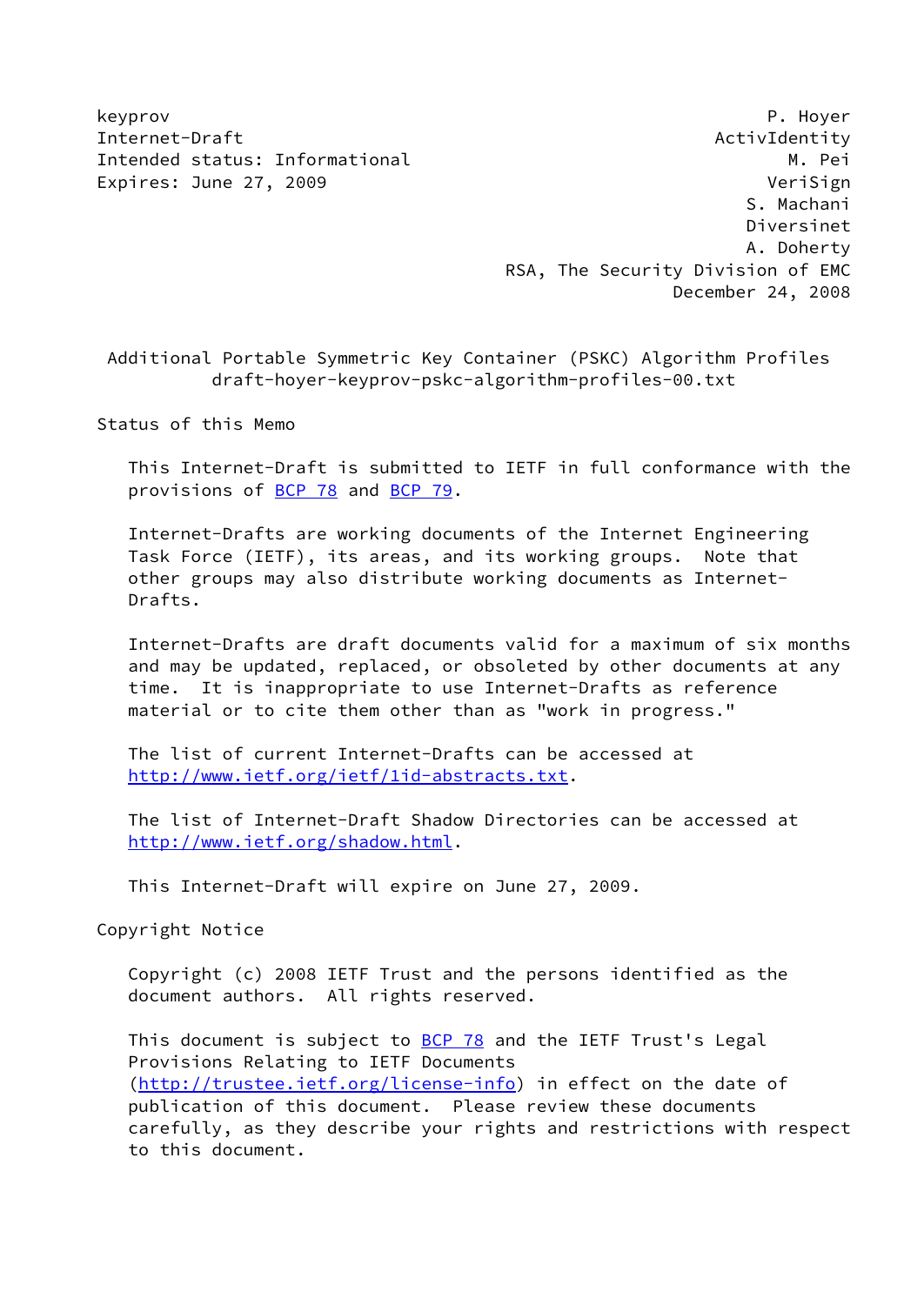Internet-Draft Additional PSKC Algorithm Profiles December 2008

#### Abstract

 The Portable Symmetric Key Container (PSKC) contains a number of XML elements and XML attributes carrying keys and related information. Not all algorithms, however, are able to use all elements and for other algorithm certain information is mandatory. This lead to the introduction of PSKC algorithm profiles that provide further description about the mandatory and optional information elements and their semantic, including extensions that may be needed. The main PSKC specification defines two PSKC algorithm profiles, namely "HOTP" and "PIN". This document extends the initial set and specifies nine further algorithm profiles for PKSC.

### Table of Contents

| 2. |                                            |  |
|----|--------------------------------------------|--|
| 3. | OCRA (OATH Challenge Response Algorithm) 5 |  |
| 4. | TOTP (OATH Time based OTP) $\cdots$ 7      |  |
| 5. |                                            |  |
| 6. |                                            |  |
| 7. |                                            |  |
| 8. |                                            |  |
|    |                                            |  |
|    |                                            |  |
|    |                                            |  |
|    | 12. Security Considerations 26             |  |
|    |                                            |  |
|    |                                            |  |
|    |                                            |  |
|    |                                            |  |
|    |                                            |  |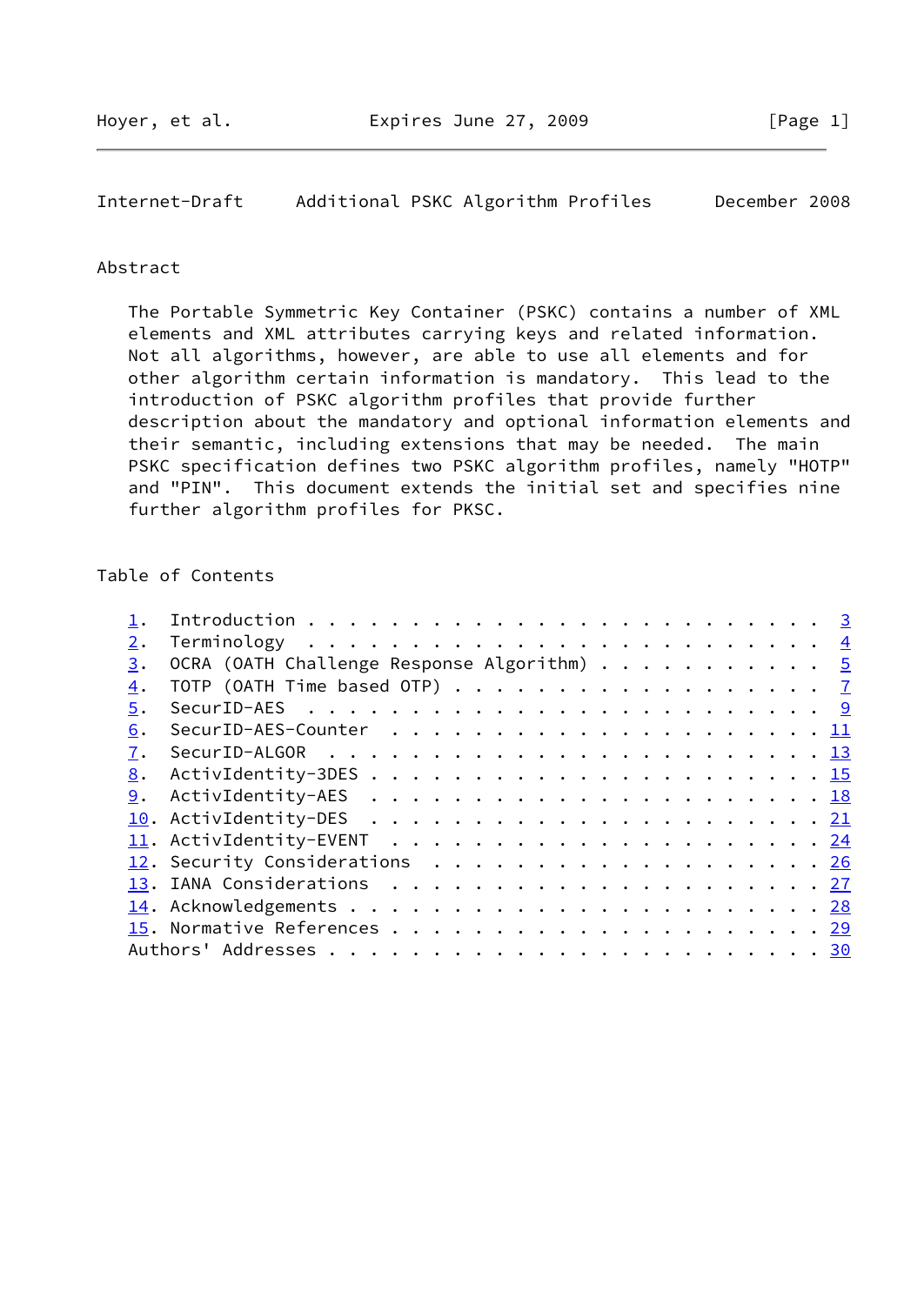## Hoyer, et al. **Expires June 27, 2009** [Page 2]

<span id="page-2-1"></span>Internet-Draft Additional PSKC Algorithm Profiles December 2008

#### <span id="page-2-0"></span>[1](#page-2-0). Introduction

This document specifies a set of algorithm profiles for PKSC, namely

OCRA (OATH Challenge Response Algorithm)

TOTP (OATH Time based OTP)

SecurID-AES

SecurID-AES-Counter

SecurID-ALGOR

ActivIdentity-3DES

ActivIdentity-AES

ActivIdentity-DES

ActivIdentity-EVENT

 [Editor's Note: The content of this document was created by moving a number of PSKC algorithm profiles from [draft-ietf-keyprov-portable-symmetric-key-container-06.txt](https://datatracker.ietf.org/doc/pdf/draft-ietf-keyprov-portable-symmetric-key-container-06.txt) into this document. Since [draft-ietf-keyprov-portable-symmetric-key-container-07.txt](https://datatracker.ietf.org/doc/pdf/draft-ietf-keyprov-portable-symmetric-key-container-07.txt) had experienced a number of changes the description and the examples in this document are likely to be out-of-sync. Re-alignment will be provided in a future version.]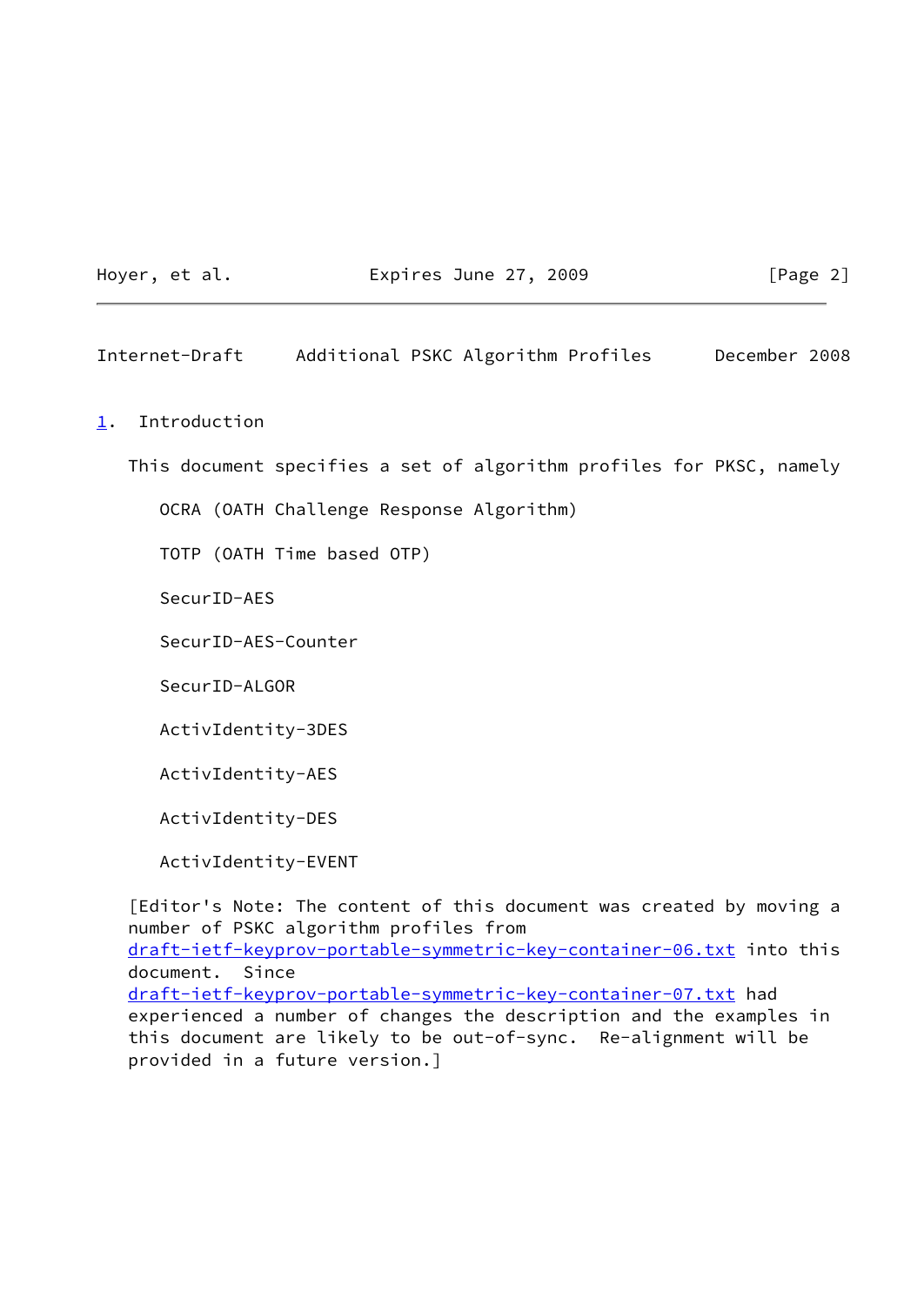Hoyer, et al. **Expires June 27, 2009** [Page 3]

<span id="page-3-1"></span>Internet-Draft Additional PSKC Algorithm Profiles December 2008

<span id="page-3-0"></span>[2](#page-3-0). Terminology

 The key words "MUST", "MUST NOT", "REQUIRED", "SHALL", "SHALL NOT", "SHOULD", "SHOULD NOT", "RECOMMENDED", "MAY", and "OPTIONAL" in this document are to be interpreted as described in [\[RFC2119](https://datatracker.ietf.org/doc/pdf/rfc2119)].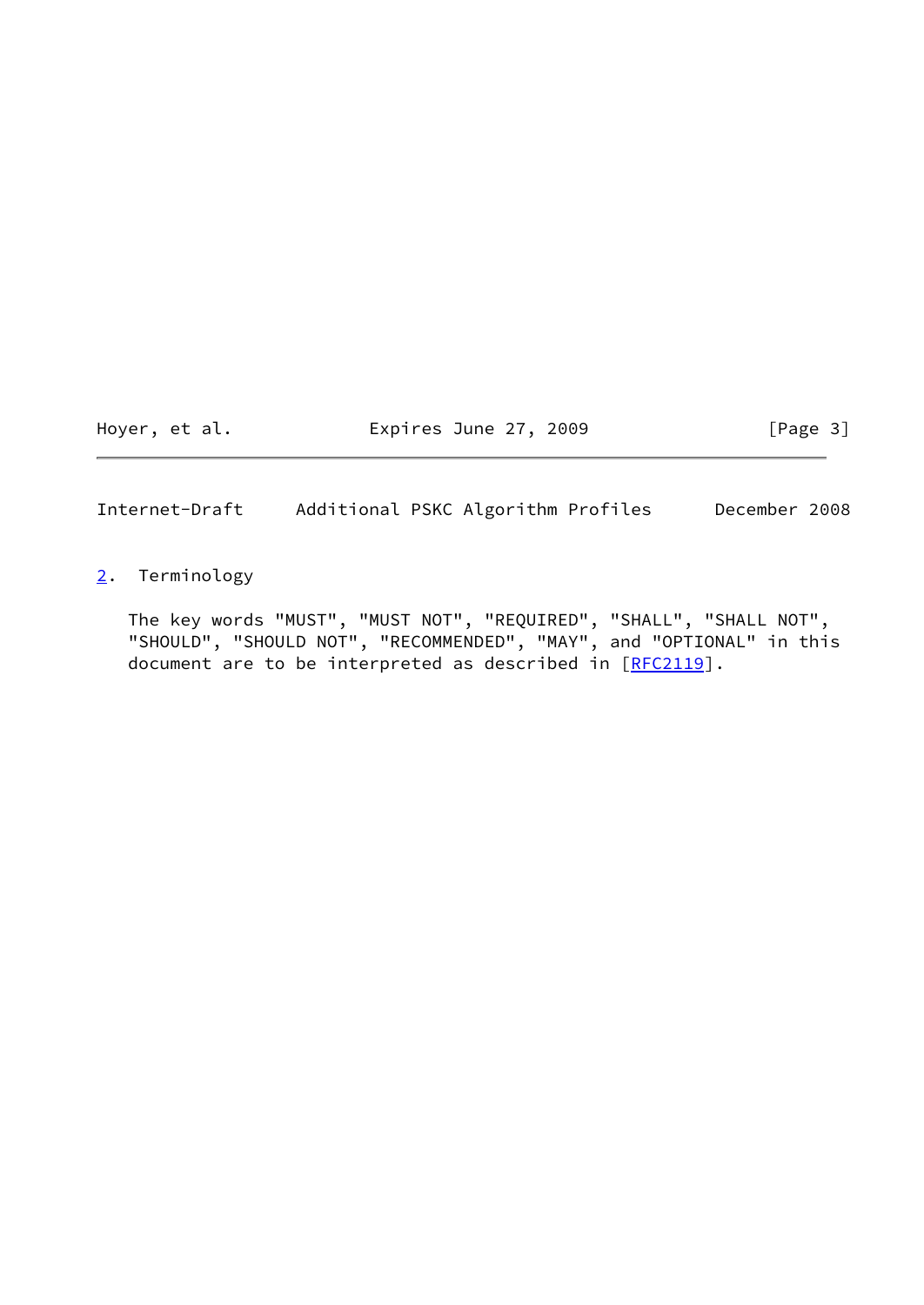| Hoyer, et al. | Expires June 27, 2009 | [Page 4] |
|---------------|-----------------------|----------|
|---------------|-----------------------|----------|

<span id="page-4-1"></span>Internet-Draft Additional PSKC Algorithm Profiles December 2008

<span id="page-4-0"></span>[3](#page-4-0). OCRA (OATH Challenge Response Algorithm)

Common Name: OCRA

Class: OTP

 URI: <http://www.ietf>.org/keyprov/pskc#OCRA-1:(ocra\_suite\_parameters)  $-$  e.g. <http://www.ietf.org/keyprov/pskc#OCRA-1:HOTP-SHA512-8:C-QN08>

 Algorithm Definition: [http://www.ietf.org/internet-drafts/](http://www.ietf.org/internet-drafts/draft-mraihi-mutual-oath-hotp-variants-07.txt) [draft-mraihi-mutual-oath-hotp-variants-07.txt](http://www.ietf.org/internet-drafts/draft-mraihi-mutual-oath-hotp-variants-07.txt)

Identifier Definition (this RFC)

Registrant Contact: IESG

Profile of XML attributes and subelements of the <Key> entity:

 For a <Key> of this algorithm, the <Usage> subelements MUST be present. The "CR" attribute of the <Usage> MUST be set "true" and it MUST be the only attribute set. The element <ChallengeFormat>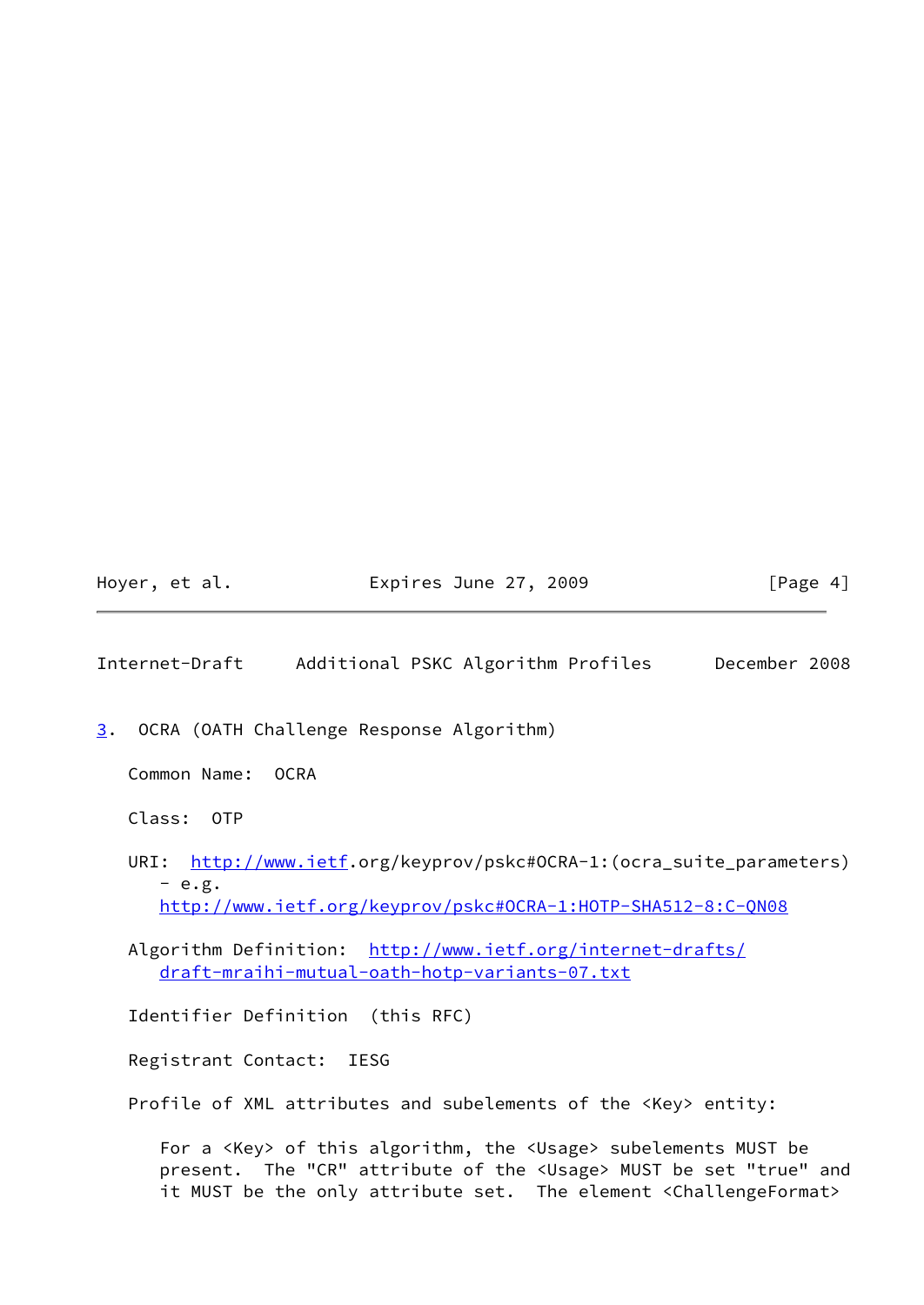and <ResponseFormat> of the <Usage> MUST be present.

 For the <Data> elements of a <Key> of this algorithm, the following subelements MUST be present in either the <Key> element itself or an commonly shared <KeyProperties> element.

\* Counter

\* Time

 If the element <Time> is present, the following elements MUST be also present.

\* TimeInterval

The following additional constraints apply:

 - The value of the <Secret> element MUST contain key material with a lengthy of at least 16 octets (128 bits) if it is present.

 - The <ResponseFormat> element MUST have the 'Format' attribute set to "DECIMAL", and the 'Length' attribute MUST be between 6 and 9.

| Hoyer, et al. | Expires June 27, 2009 | [Page 5] |  |
|---------------|-----------------------|----------|--|
|               |                       |          |  |

```
Internet-Draft Additional PSKC Algorithm Profiles December 2008
          - The <PINPolicy> element MAY be present but the <Format> child
          element of the <PINPolicy> element cannot be set to
          "Algorithmic".
      An example of a <Key> of this algorithm is as follows.
   <?xml version="1.0" encoding="UTF-8"?>
   <KeyContainer Version="1.0"
  xmlns="urn:ietf:params:xml:ns:keyprov:pskc:1.0">
       <Device>
           <DeviceInfo>
               <Manufacturer>TokenVendorAcme</Manufacturer>
               <SerialNo>987654322</SerialNo>
           </DeviceInfo>
```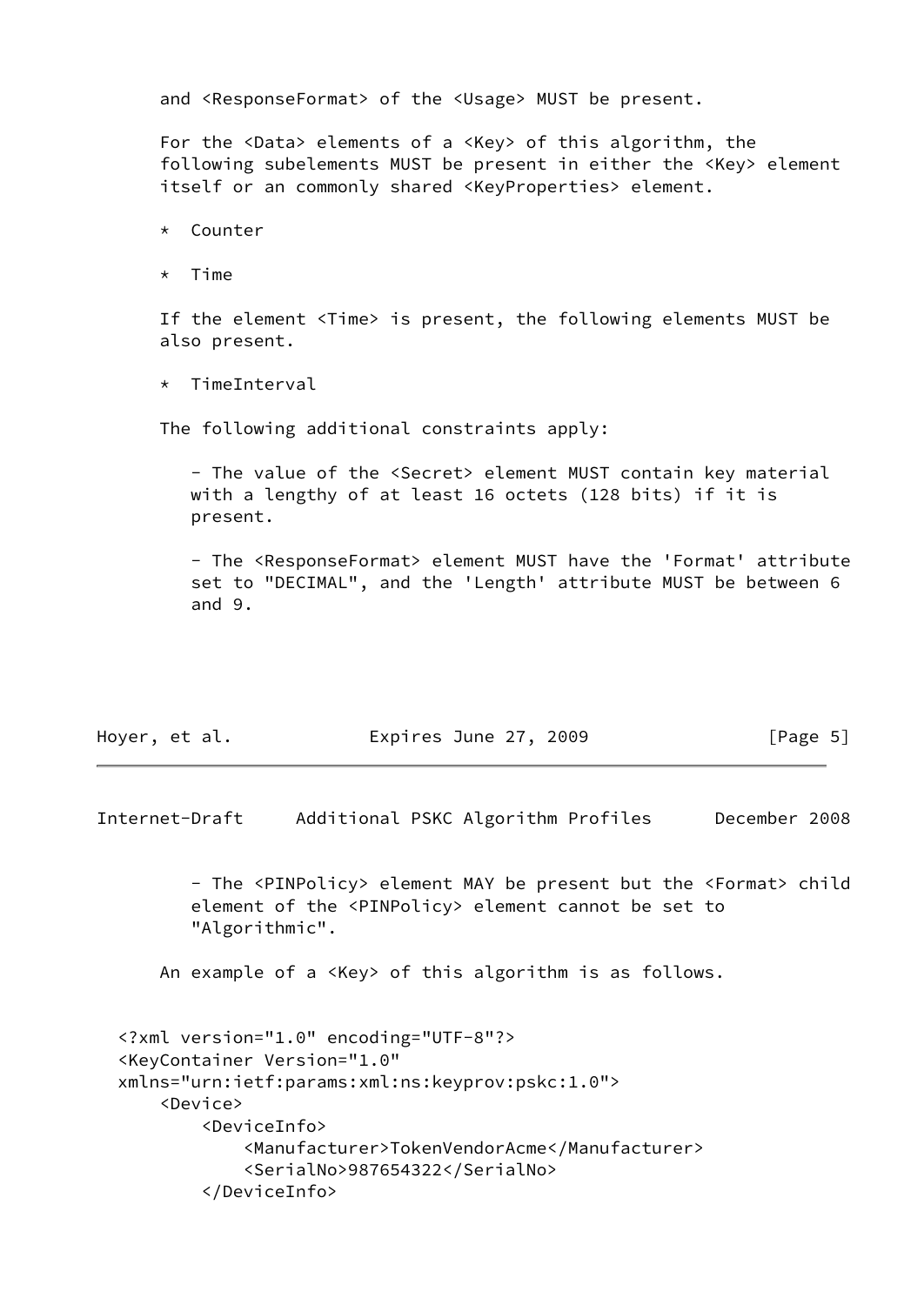```
 <Key KeyId="12345678"
         KeyAlgorithm="http://www.ietf.org/keyprov/
         pskc#OCRA-1:HOTP-SHA512-8:C-QN08">
              <Issuer>Issuer</Issuer>
             <Usage CR="true">
                <ChallengeFormat Min="8" Max="8" Format="DECIMAL"/>
                <ResponseFormat Length="8" Format="DECIMAL"/>
             </Usage>
             <Data>
                <Secret>
                   <PlainValue>MTIzNDU2Nzg5MDEyMzQ1Njc4OTA=</PlainValue>
                </Secret>
                <Counter>
                  <PlainValue>0</PlainValue>
                </Counter>
             </Data>
         </Key>
     </Device>
 </KeyContainer>
```
Hoyer, et al. **Expires June 27, 2009** [Page 6]

<span id="page-6-1"></span>Internet-Draft Additional PSKC Algorithm Profiles December 2008

<span id="page-6-0"></span> $\frac{4}{1}$  $\frac{4}{1}$  $\frac{4}{1}$ . TOTP (OATH Time based OTP)

Common Name: TOTP

Class: OTP

URI: <http://www.ietf.org/keyprov/pskc#totp>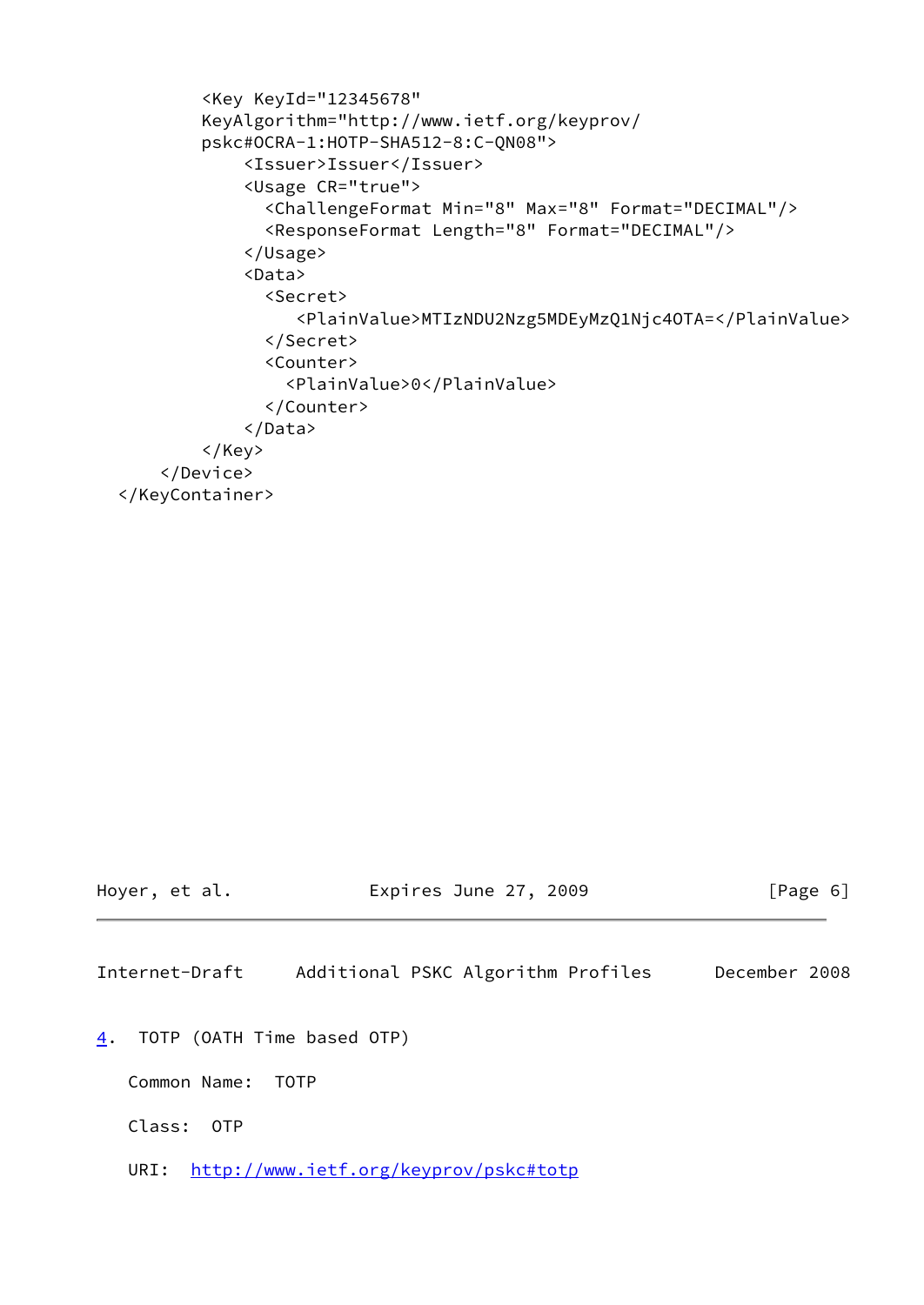Algorithm Definition: [http://www.ietf.org/internet-drafts/](http://www.ietf.org/internet-drafts/draft-mraihi-totp-timebased-00.txt) [draft-mraihi-totp-timebased-00.txt](http://www.ietf.org/internet-drafts/draft-mraihi-totp-timebased-00.txt)

Identifier Definition (this RFC)

Registrant Contact: IESG

Profile of XML attributes and subelements of the <Key> entity:

 For a <Key> of this algorithm, the <Usage> subelements MUST be present. The "OTP" attribute of the <Usage> MUST be set "true" and it MUST be the only attribute set. The element <ResponseFormat> of the <Usage> MUST be used to indicate the OTP length and the value format.

 For the <Data> elements of a <Key> of this algorithm, the following subelements MUST be present in either the <Key> element itself or an commonly shared <KeyProperties> element.

- \* Time
- \* TimeInterval

The following additional constraints apply:

 - The value of the <Secret> element MUST contain key material with a lengthy of at least 16 octets (128 bits) if it is present.

 - The <ResponseFormat> element MUST have the 'Format' attribute set to "DECIMAL", and the 'Length' attribute MUST be between 6 and 9.

 - The <PINPolicy> element MAY be present but the <Format> child element of the <PINPolicy> element cannot be set to "Algorithmic".

An example of a <Key> of this algorithm is as follows.

Hoyer, et al. **Expires June 27, 2009** [Page 7]

Internet-Draft Additional PSKC Algorithm Profiles December 2008

<?xml version="1.0" encoding="UTF-8"?>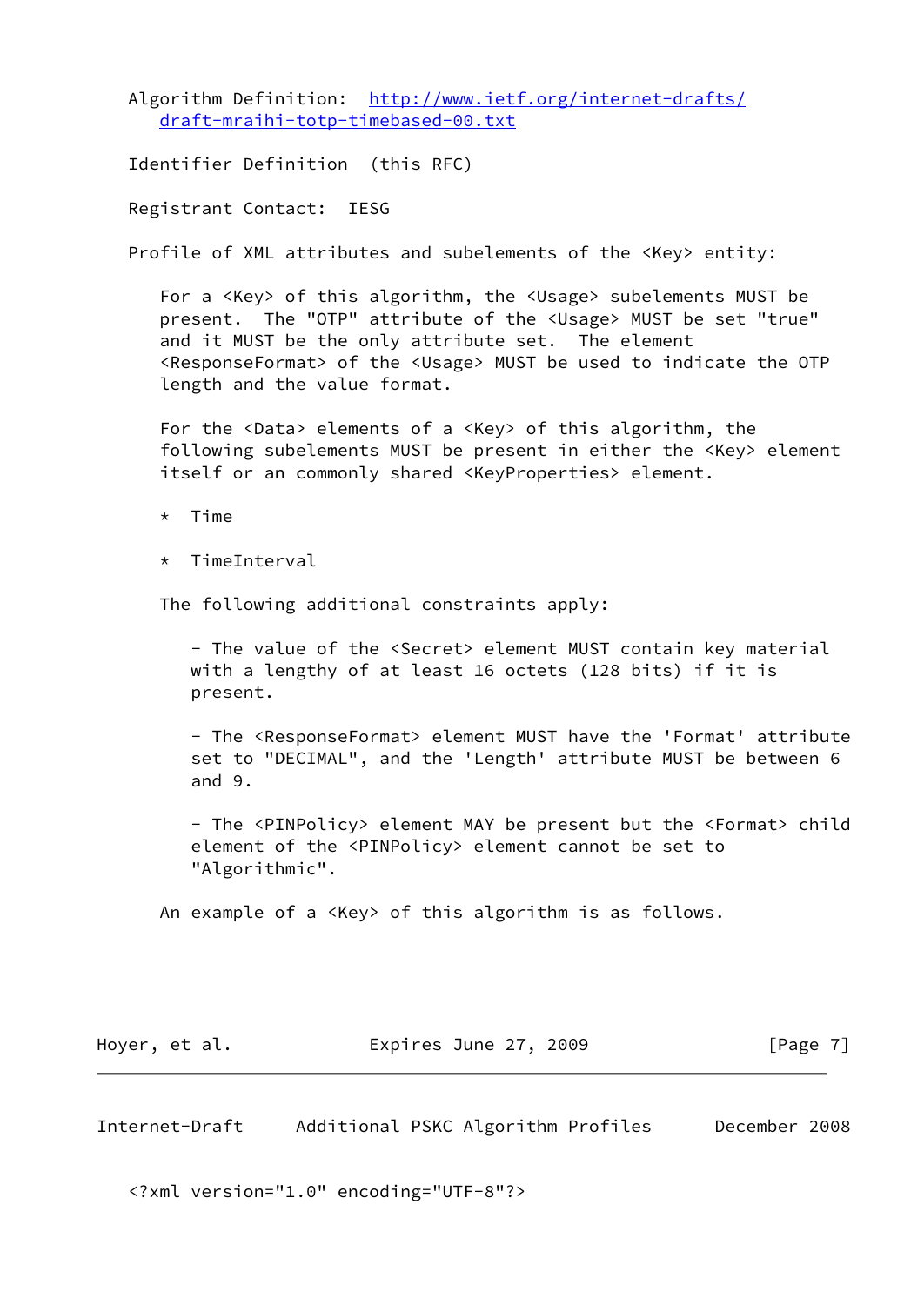```
 <KeyContainer Version="1.0"
 xmlns="urn:ietf:params:xml:ns:keyprov:pskc:1.0">
     <Device>
         <DeviceInfo>
              <Manufacturer>TokenVendorAcme</Manufacturer>
              <SerialNo>987654323</SerialNo>
         </DeviceInfo>
         <Key KeyAlgorithm="http://www.ietf.org/keyprov/pskc#totp"
         KeyId="987654323">
              <Issuer>Issuer</Issuer>
              <Usage OTP="true">
                  <ResponseFormat Length="6" Format="DECIMAL"/>
              </Usage>
              <Data>
                  <Secret>
                      <PlainValue>
                      MTIzNDU2Nzg5MDEyMzQ1Njc4OTA=
                      </PlainValue>
                  </Secret>
                 <Time> <PlainValue>0</PlainValue>
                 \langleTime\rangle <TimeInterval>
                      <PlainValue>30</PlainValue>
                  </TimeInterval>
                  <TimeDrift>
                      <PlainValue>4</PlainValue>
                  </TimeDrift>
              </Data>
         </Key>
     </Device>
 </KeyContainer>
```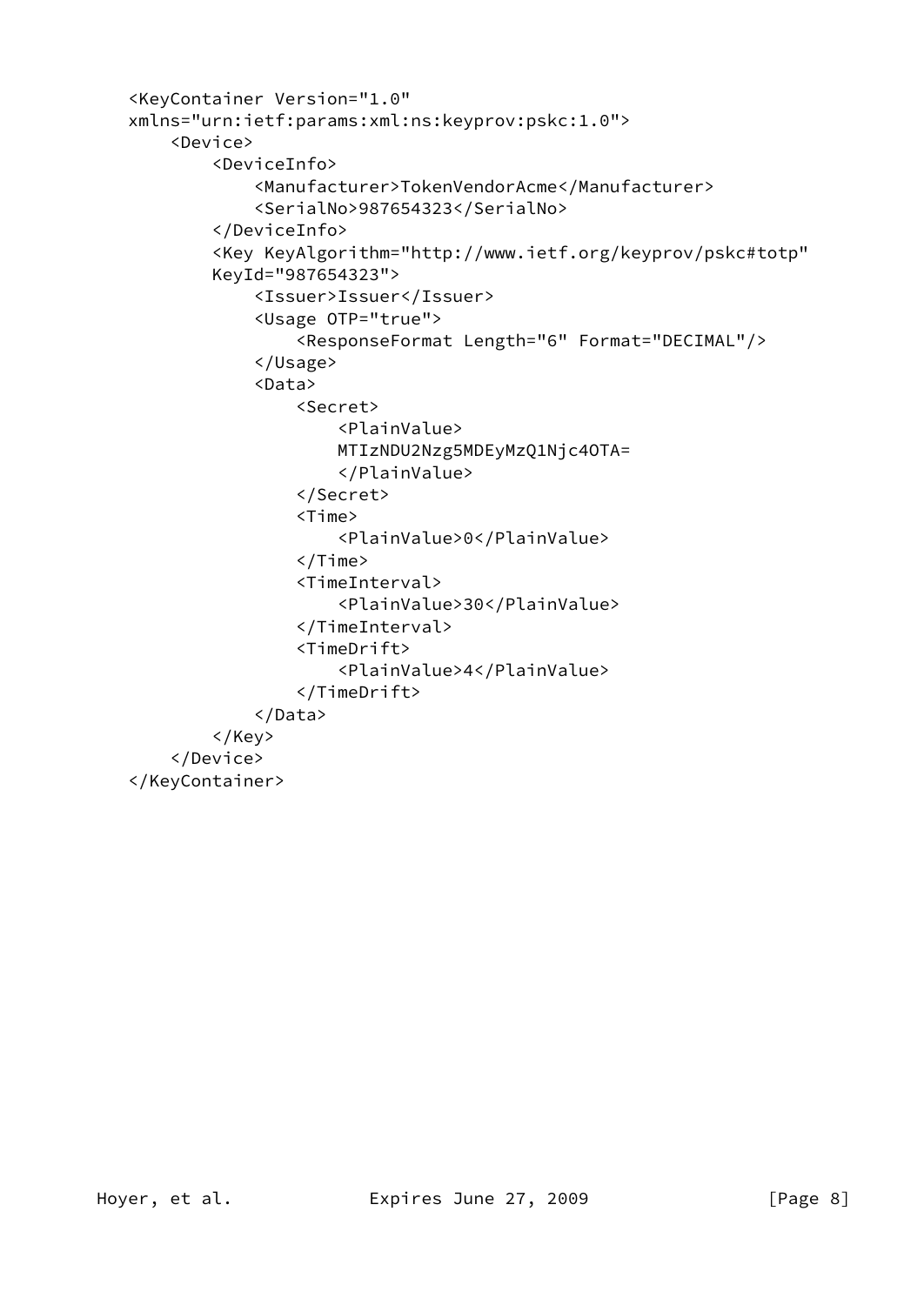<span id="page-9-1"></span>Internet-Draft Additional PSKC Algorithm Profiles December 2008

<span id="page-9-0"></span>[5](#page-9-0). SecurID-AES

Common Name: SecurID-AES

Class: OTP

 URI: [http://www.rsasecurity.com/rsalabs/otps/schemas/2005/09/](http://www.rsasecurity.com/rsalabs/otps/schemas/2005/09/otps-wst#SecurID-AES) [otps-wst#SecurID-AES](http://www.rsasecurity.com/rsalabs/otps/schemas/2005/09/otps-wst#SecurID-AES)

Algorithm Definition: <http://www.rsa.com/rsalabs/node.asp?id=2821>

Identifier Definition: <http://www.rsa.com/rsalabs/node.asp?id=2821>

 Registrant Contact: Andrea Doherty, RSA the Security Division of EMC, <andrea.doherty@rsa.com>

Profile of XML attributes and subelements of the <Key> entity:

 For a <Key> of this algorithm, the <StartDate>, <ExpiryDate>, and <Usage> sub-elements MUST be present. The "OTP" attribute of <Usage> MUST be set to "true" and it MUST be the only attribute set. The <ResponseFormat> sub-element of <Usage> MUST be used to indicate the OTP length and the value format.

The following additional constraints apply:

 - The value of the <Secret> element MUST contain key material with a lengthy of at least 16 octets (128 bits) if it is present.

 - The <ResponseFormat> element MUST have the 'Format' attribute set to "DECIMAL", and the 'Length' attribute MUST be set to a minimum value of 6.

 - The <StartDate> and <ExpiryDate> elements MUST be of type <xs:dateTime>.

 - The <PINPolicy> element MAY be present but the <Format> child element of the <PINPolicy> element cannot be set to "Algorithmic".

An example of a <Key> of this algorithm is as follows.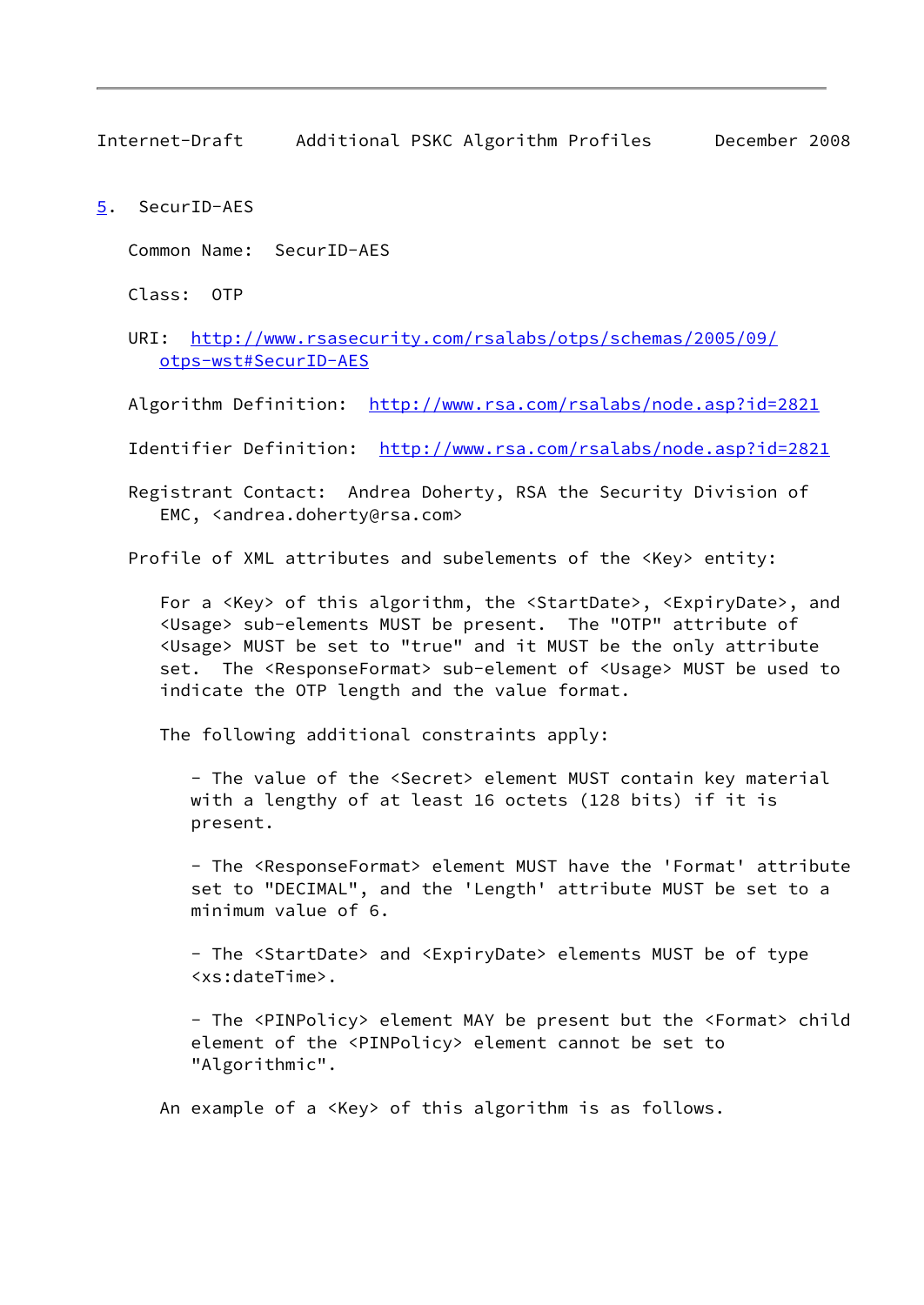```
Internet-Draft Additional PSKC Algorithm Profiles December 2008
  <?xml version="1.0" encoding="UTF-8"?>
  <KeyContainer Version="1.0"
    xmlns="urn:ietf:params:xml:ns:keyprov:pskc:1.0"
    <Device>
      <DeviceInfo>
        <Manufacturer>RSA, The Security Division of EMC</Manufacturer>
        <SerialNo>123456798</SerialNo>
      </DeviceInfo>
      <Key
        KeyAlgorithm=http://www.rsasecurity.com/rsalabs/otps/schemas/2005
        /09/otps-wst#SecurID-AES
        KeyId="23456789">
        <Issuer>Issuer</Issuer>
        <Usage OTP="true>
          <ResponseFormat Length="6" Format="DECIMAL"/>
        </Usage>
        <StartDate>2006-04-14T00:00:00Z</StartDate>
        <ExpiryDate>2010-09-30T00:00:00Z</ExpiryDate>
      </Key>
    </Device>
  </KeyContainer>
```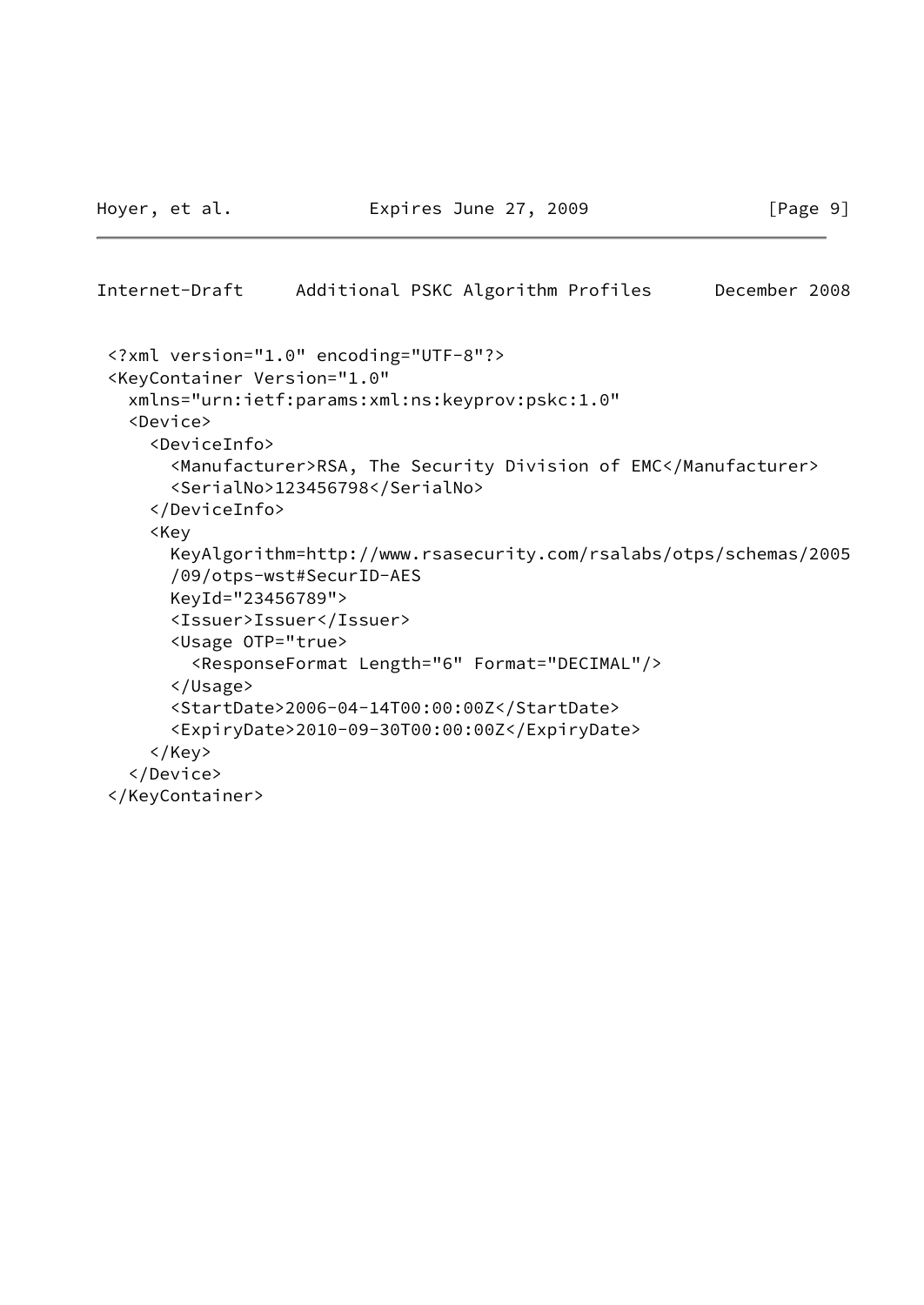Hoyer, et al. **Expires June 27, 2009** [Page 10]

<span id="page-11-1"></span>Internet-Draft Additional PSKC Algorithm Profiles December 2008

<span id="page-11-0"></span>[6](#page-11-0). SecurID-AES-Counter

Common Name: SecurID-AES-Counter

Class: OTP

 URI: [http://www.rsa.com/names/2008/04/algorithms/SecurID/](http://www.rsa.com/names/2008/04/algorithms/SecurID/SecurID-AES128-Counter) [SecurID-AES128-Counter](http://www.rsa.com/names/2008/04/algorithms/SecurID/SecurID-AES128-Counter)

Algorithm Definition: [http://www.rsa.com/names/2008/04/algorithms/](http://www.rsa.com/names/2008/04/algorithms/SecurID/SecurID-AES128-Counter) [SecurID/SecurID-AES128-Counter](http://www.rsa.com/names/2008/04/algorithms/SecurID/SecurID-AES128-Counter)

 Identifier Definition [http://www.rsa.com/names/2008/04/algorithms/](http://www.rsa.com/names/2008/04/algorithms/SecurID/SecurID-AES128-Counter) [SecurID/SecurID-AES128-Counter](http://www.rsa.com/names/2008/04/algorithms/SecurID/SecurID-AES128-Counter)

 Registrant Contact: Andrea Doherty, RSA the Security Division of EMC, <andrea.doherty@rsa.com>

Profile of XML attributes and subelements of the <Key> entity:

 For a <Key> of this algorithm, the <StartDate>, <ExpiryDate>, and <Usage> sub-elements MUST be present. The "OTP" attribute of <Usage> MUST be set to "true" and it MUST be the only attribute set. The <ResponseFormat> sub-element of <Usage> MUST be used to indicate the OTP length and the value format.

For the Data elements of a <Key> of this algorithm, the following subelements MUST be present in either the <Key> element itself or an commonly shared <KeyProperties> element.

\* Counter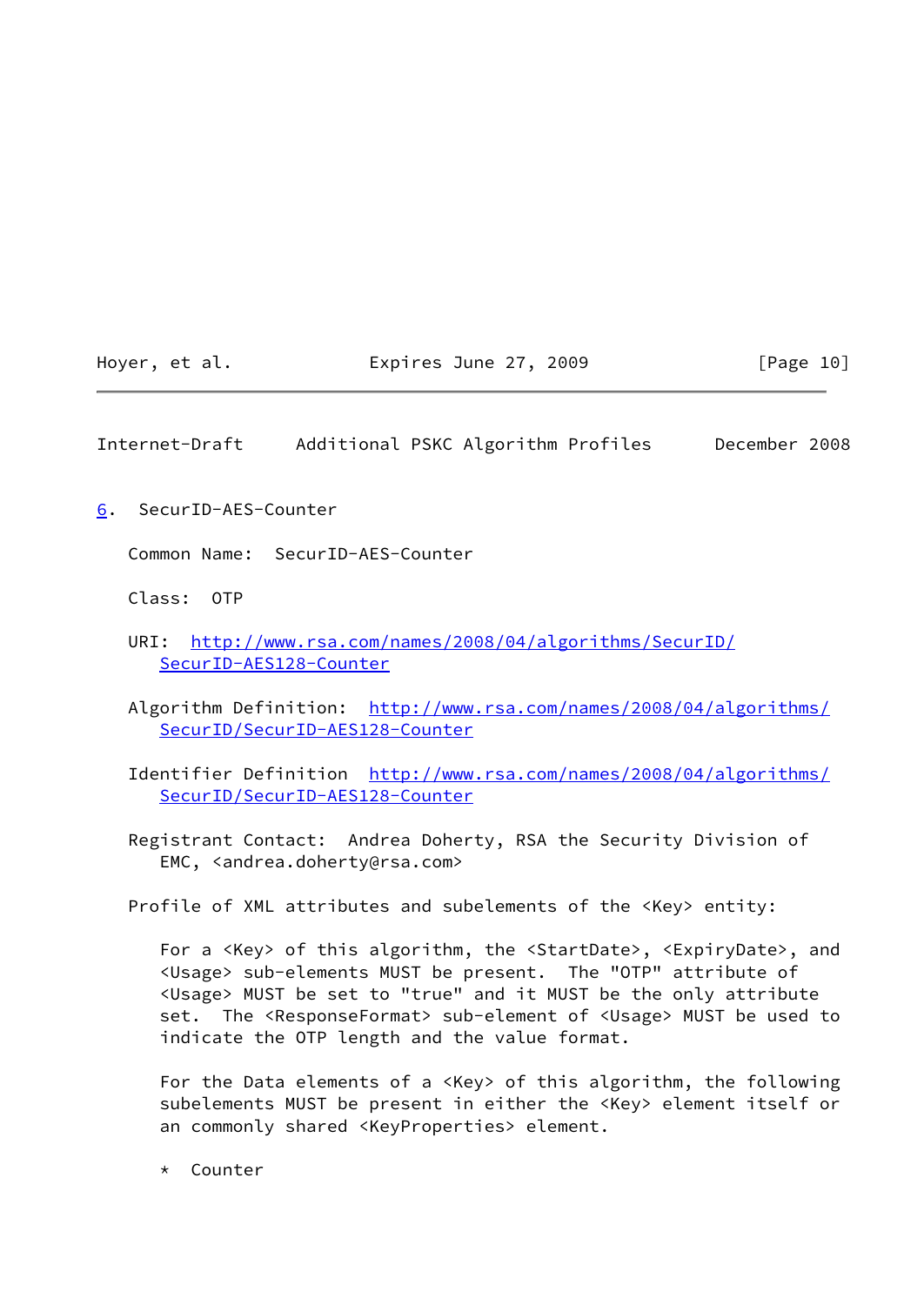The following additional constraints apply:

 - The value of the <Secret> element MUST contain key material with a lengthy of at least 16 octets (128 bits) if it is present.

 - The <ResponseFormat> element MUST have the 'Format' attribute set to "DECIMAL", and the 'Length' attribute MUST be set to a minimum value of 6.

 - The <StartDate> and <ExpiryDate> elements MUST be of type <xs:dateTime>.

 - The <PINPolicy> element MAY be present but the <Format> child element of the <PINPolicy> element cannot be set to "Algorithmic".

| Expires June 27, 2009<br>[Page 11]<br>Hoyer, et al. |  |  |
|-----------------------------------------------------|--|--|
|-----------------------------------------------------|--|--|

Internet-Draft Additional PSKC Algorithm Profiles December 2008

An example of a <Key> of this algorithm is as follows.

```
<?xml version="1.0" encoding="UTF-8"?>
<KeyContainer Version="1.0"
  xmlns="urn:ietf:params:xml:ns:keyprov:pskc:1.0"
     <Device>
        <DeviceInfo>
           <Manufacturer>RSA, The Security Division of EMC</Manufacturer>
           <SerialNo>123456798</SerialNo>
        </DeviceInfo>
        <Key
           KeyAlgorithm=http://www.rsa.com/names/2008/04/algorithms/
           SecurID/SecurID-AES128-Counter
           KeyId="23456789">
           <Issuer>Issuer</Issuer>
           <Usage OTP="true>
             <ResponseFormat Length="6" Format="DECIMAL"/>
           </Usage>
           <StartDate>2006-04-14T00:00:00Z</StartDate>
           <ExpiryDate>2010-09-30T00:00:00Z</ExpiryDate>
           <Data>
             <Secret>
               <PlainValue>MTIzNDU2Nzg5MDEyMzQ1Njc4OTA=
               </PlainValue>
```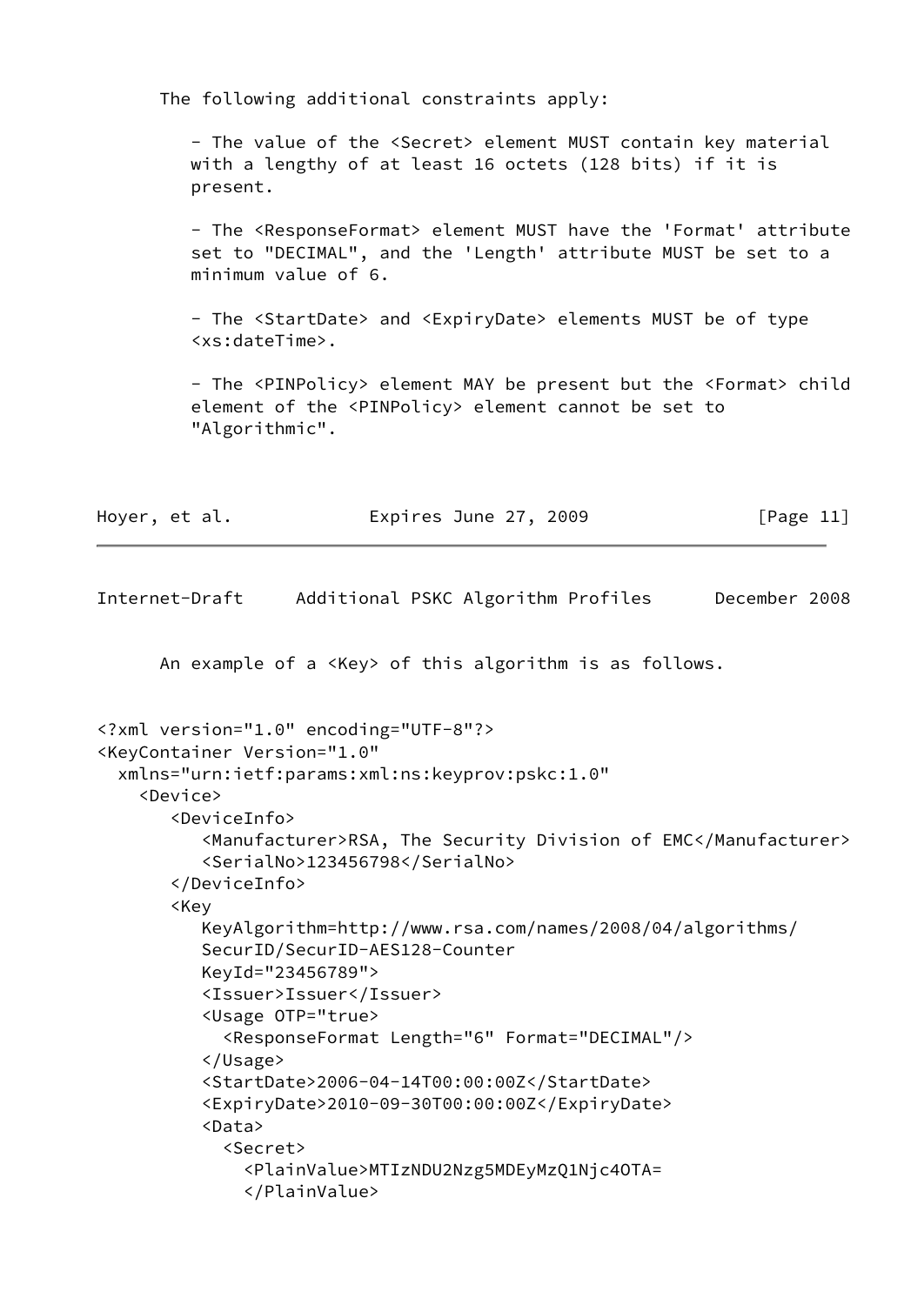```
 </Secret>
              <Counter>
                <PlainValue>0</PlainValue>
              </Counter>
            </Data>
          </Key>
     </Device>
</KeyContainer>
```
Hoyer, et al. **Expires June 27, 2009** [Page 12]

<span id="page-13-1"></span>Internet-Draft Additional PSKC Algorithm Profiles December 2008

<span id="page-13-0"></span>[7](#page-13-0). SecurID-ALGOR

Common Name: SecurID-ALGOR

Class: OTP

# URI: [http://www.rsasecurity.com/rsalabs/otps/schemas/2005/09/](http://www.rsasecurity.com/rsalabs/otps/schemas/2005/09/otps-wst#SecurID-ALGOR) [otps-wst#SecurID-ALGOR](http://www.rsasecurity.com/rsalabs/otps/schemas/2005/09/otps-wst#SecurID-ALGOR)

Algorithm Definition: <http://www.rsa.com/rsalabs/node.asp?id=2821>

Identifier Definition: <http://www.rsa.com/rsalabs/node.asp?id=2821>

 Registrant Contact: Andrea Doherty, RSA the Security Division of EMC, <andrea.doherty@rsa.com>

Profile of XML attributes and subelements of the <Key> entity: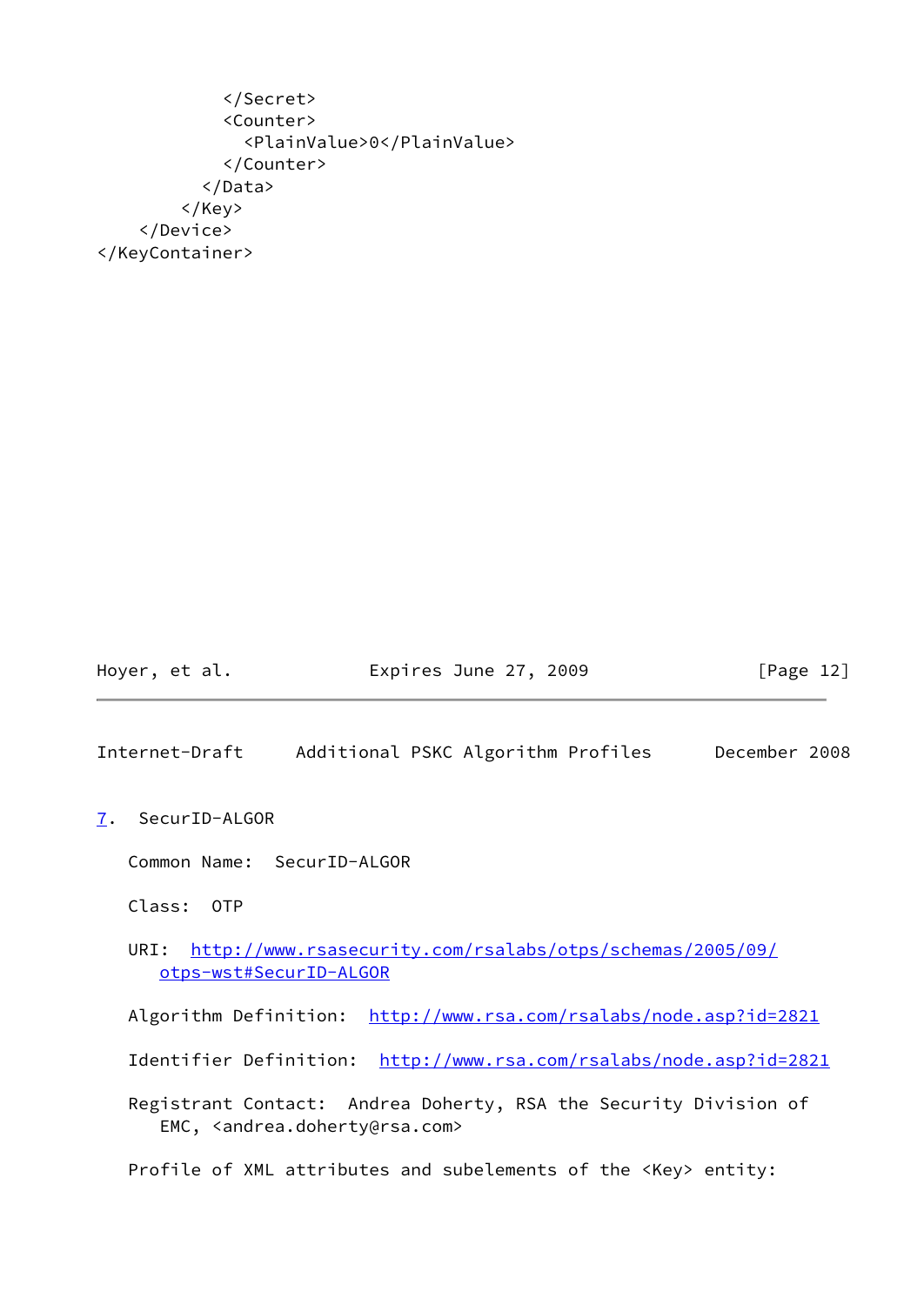For a <Key> of this algorithm, the <StartDate>, <ExpiryDate>, and <Usage> sub-elements MUST be present. The "OTP" attribute of <Usage> MUST be set to "true" and it MUST be the only attribute set. The <ResponseFormat> sub-element of <Usage> MUST be used to indicate the OTP length and the value format.

The following additional constraints apply:

 - The value of the <Secret> element MUST contain key material with a lengthy of at least 8 octets (64 bits) if it is present.

 - The <ResponseFormat> element MUST have the 'Format' attribute set to "DECIMAL", and the 'Length' attribute MUST be set to a value of 6 through 8.

 - The <StartDate> and <ExpiryDate> elements MUST be of type <xs:dateTime>.

 - The <PINPolicy> element MAY be present but the <Format> child element of the <PINPolicy> element cannot be set to "Algorithmic".

An example of a <Key> of this algorithm is as follows.

Hoyer, et al. Expires June 27, 2009 [Page 13]

Internet-Draft Additional PSKC Algorithm Profiles December 2008

```
 <?xml version="1.0" encoding="UTF-8"?>
 <KeyContainer Version="1.0"
 xmlns="urn:ietf:params:xml:ns:keyprov:pskc:1.0"
   <Device>
     <DeviceInfo>
       <Manufacturer>RSA, The Security Division of EMC</Manufacturer>
       <SerialNo>123456798</SerialNo>
     </DeviceInfo>
     <Key
         KeyAlgorithm=http://www.rsasecurity.com/rsalabs/otps/schemas/
         2005/09/otps-wst#SecurID-ALGOR KeyId="23456789">
```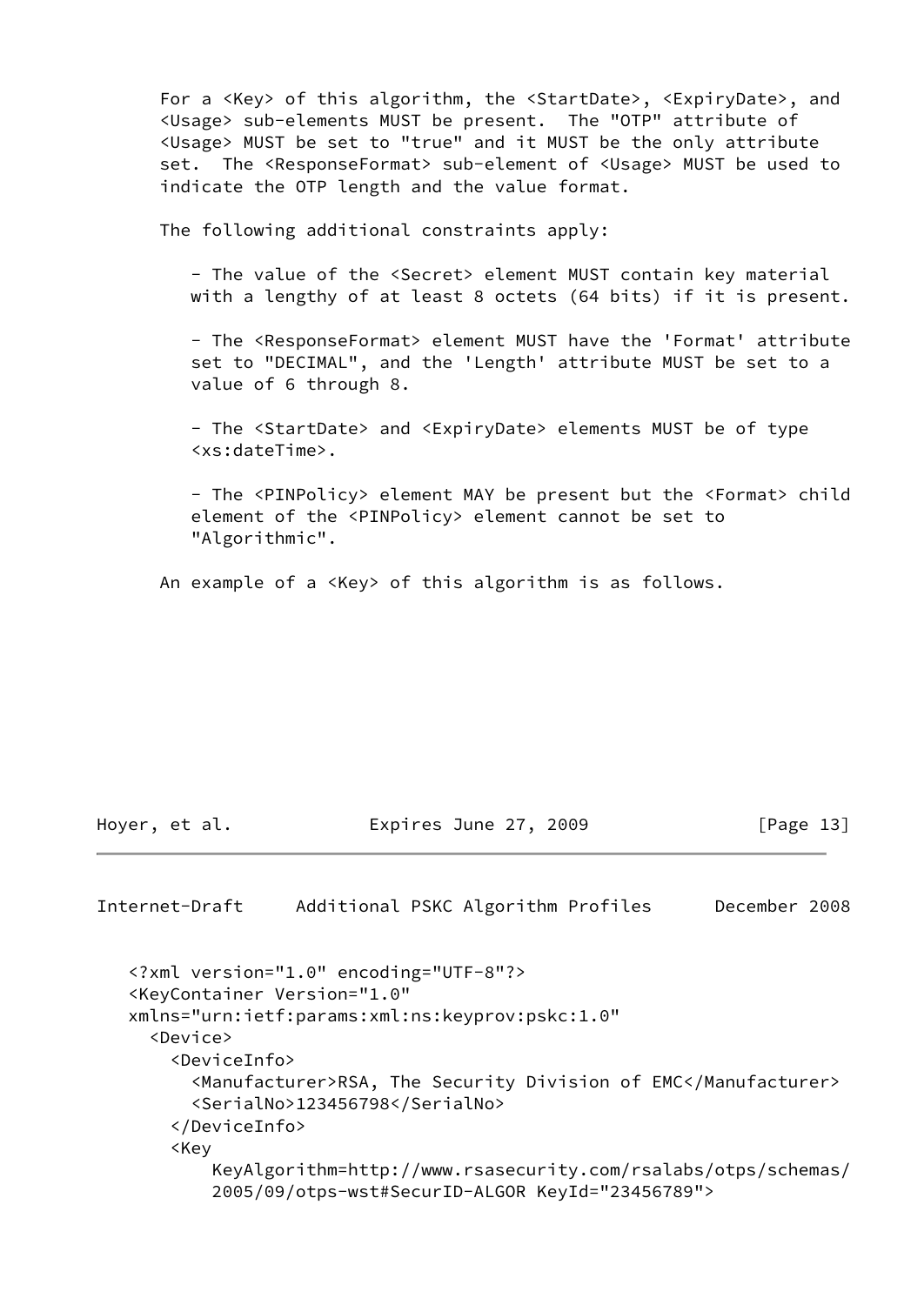```
 <Issuer>Issuer</Issuer>
       <Usage OTP="true>
          <ResponseFormat Length="6" Format="DECIMAL"/>
       </Usage>
       <StartDate>2006-04-14T00:00:00Z</StartDate>
       <ExpiryDate>2010-09-30T00:00:00Z</ExpiryDate>
    \langle/Key>
   </Device>
 </KeyContainer>
```
Hoyer, et al. **Expires June 27, 2009** [Page 14]

<span id="page-15-1"></span>Internet-Draft Additional PSKC Algorithm Profiles December 2008

# <span id="page-15-0"></span>[8](#page-15-0). ActivIdentity-3DES

Common Name: ActivIdentity-3DES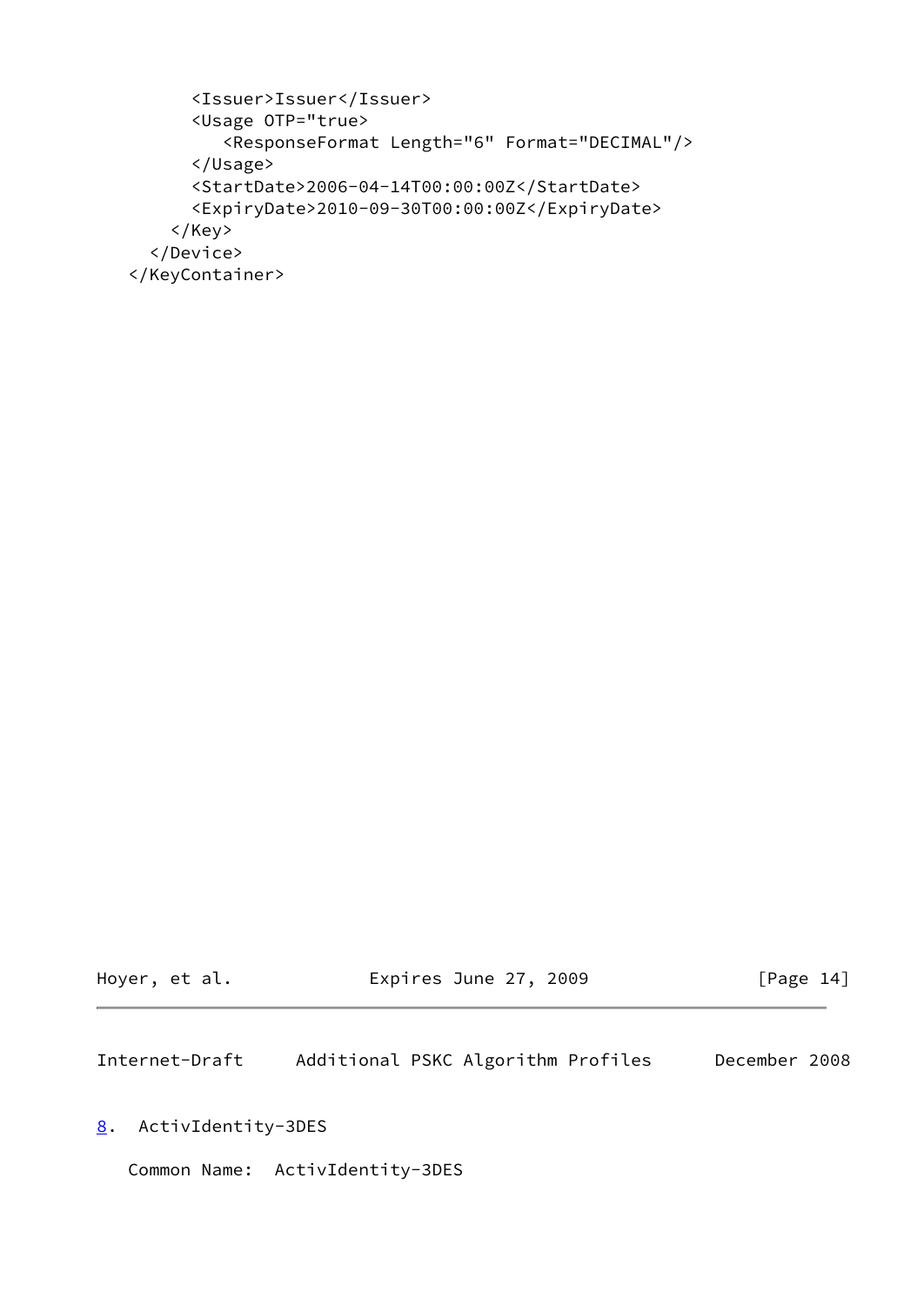# Class: OTP

 URI: [http://www.actividentity.com/2008/04/algorithms/](http://www.actividentity.com/2008/04/algorithms/algorithms#ActivIdentity-3DES) [algorithms#ActivIdentity-3DES](http://www.actividentity.com/2008/04/algorithms/algorithms#ActivIdentity-3DES)

 Algorithm Definition: [http://www.actividentity.com/2008/04/](http://www.actividentity.com/2008/04/algorithms/algorithms#ActivIdentity-3DES) [algorithms/algorithms#ActivIdentity-3DES](http://www.actividentity.com/2008/04/algorithms/algorithms#ActivIdentity-3DES)

 Identifier Definition [http://www.actividentity.com/2008/04/](http://www.actividentity.com/2008/04/algorithms/algorithms#ActivIdentity-3DES) [algorithms/algorithms#ActivIdentity-3DES](http://www.actividentity.com/2008/04/algorithms/algorithms#ActivIdentity-3DES)

 Registrant Contact: Philip Hoyer, ActivIdentity Inc, <philip.hoyer@actividentity.com>

Profile of XML attributes and subelements of the <Key> entity:

 For a <Key> of this algorithm, the <Usage> subelements MUST be present. This algorithm can be used for otp, challenge response, parameter based MACing (integrity) and to generate a device unlock code (n case of devices where there is local PIN management and the devce has been locked after a specific amount of wrong PIN entry attempts). Hence the "OTP", "CR","Integrity" and "Unlock" attribute of the <Usage> can be set to "true", but at least one of the above MUST be set to true. The element <ResponseFormat> of the <Usage> MUST be used to indicate the OTP length, the value format and optionally if a check digit is being used. If the use is challenge-response then the <ChallengeFormat> of the <Usage> MUST be used to indicate the challenge minimum and maximum length, its format and optionally if a check digit is being used.

 For the <Data> elements of a <Key> of this algorithm, the following subelements MUST be present in either the <Key> element itself or an commonly shared <KeyProperties> element.

- \* Secret
- \* Counter
- \* Time
- \* TimeInterval

Hoyer, et al. **Expires June 27, 2009** [Page 15]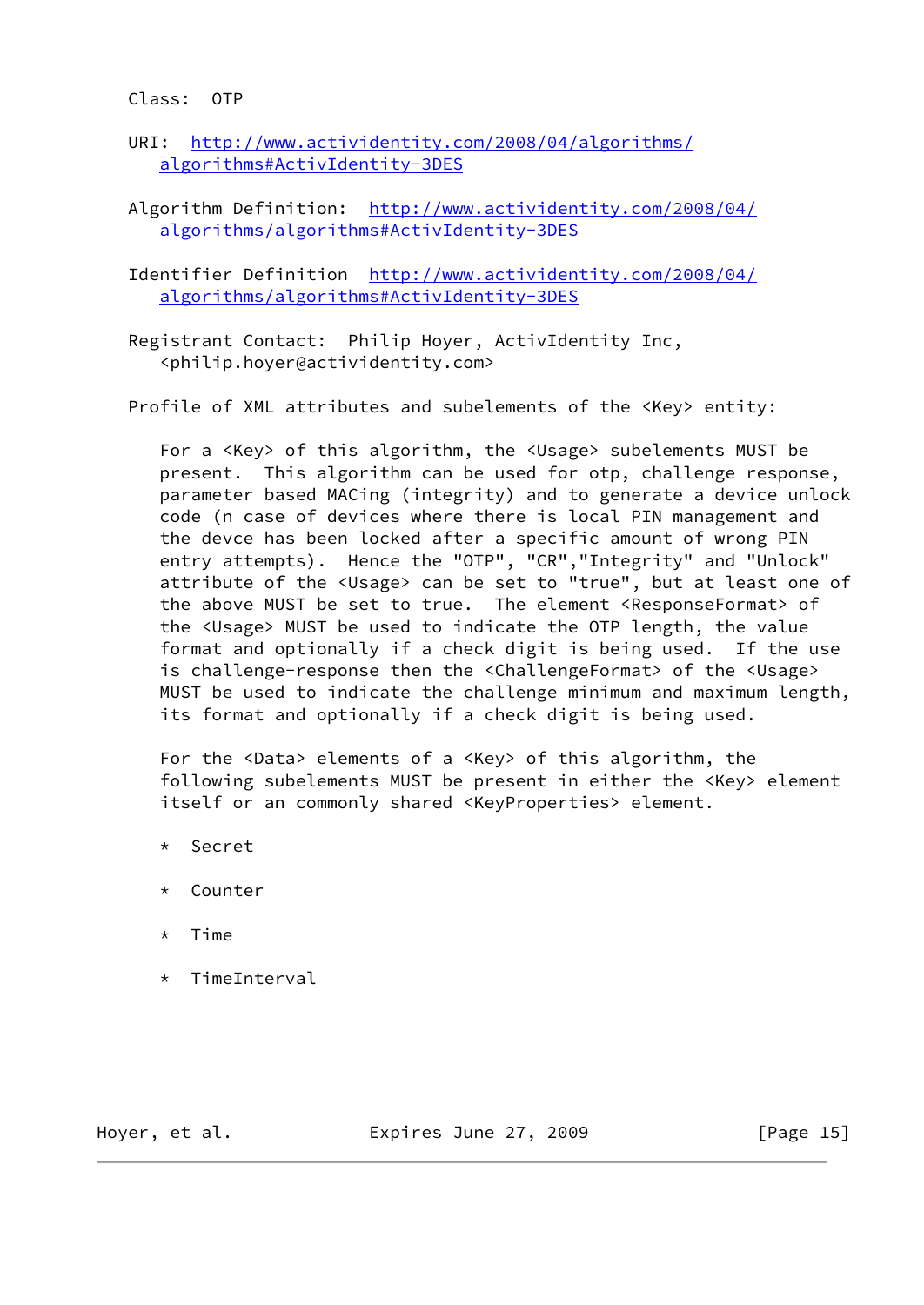The following additional constraints apply:

 - The value of the <Secret> element MUST contain key material with a length of at least 16 octets (Double DES keys 128 bits including parity) if it is present.

 - The <ResponseFormat> element MUST have the 'Format' attribute set to "DECIMAL" or "HEXADECIMAL", and the 'Length' attribute MUST be between 6 and 16.

 - The <ChallengeFormat> element MUST have the 'Format' attribute set to "DECIMAL", and the 'Min' and 'Max' attributes be between 4 and 16 (The Min attribute MUST be equal or less than the Max).

 - The <PINPolicy> element MAY be present but the <Format> child element of the <PINPolicy> element cannot be set to "Algorithmic".

An example of a Key of this algorithm is as follows.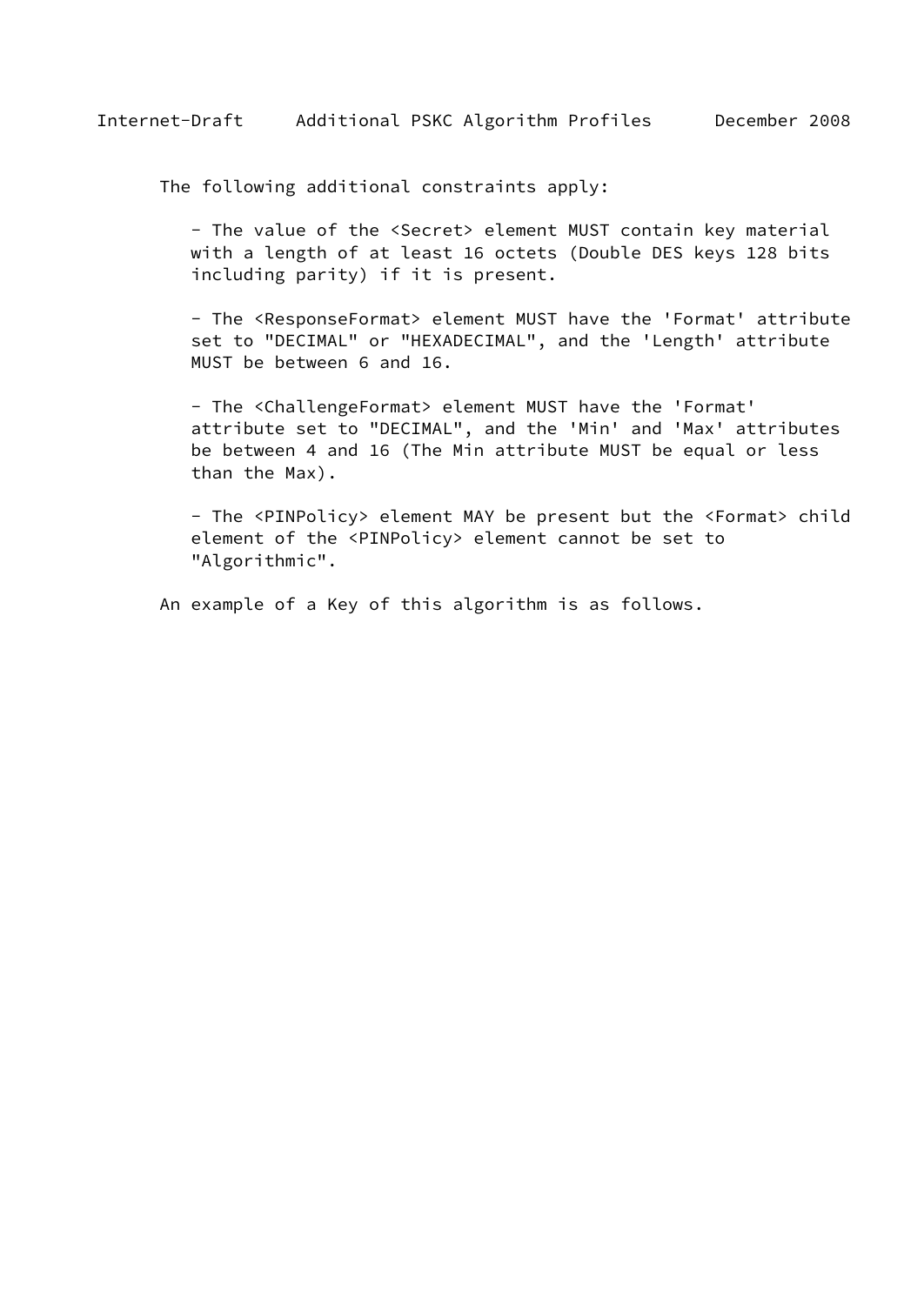```
Internet-Draft Additional PSKC Algorithm Profiles December 2008
    <?xml version="1.0" encoding="UTF-8"?>
    <KeyContainer Version="1.0"
    xmlns="urn:ietf:params:xml:ns:keyprov:pskc:1.0">
        <Device>
            <DeviceInfo>
                 <Manufacturer>ActivIdentity</Manufacturer>
                 <SerialNo>34567890</SerialNo>
            </DeviceInfo>
            <Key KeyAlgorithm="http://www.actividentity.com/
            2008/04/algorithms/algorithms#ActivIdentity-3DES"
            KeyId="12345677">
                 <Issuer>Issuer</Issuer>
                 <Usage OTP="true">
                     <ResponseFormat Length="8" Format="DECIMAL"/>
                 </Usage>
                 <Data>
                     <Secret>
                         <PlainValue>
                         MTIzNDU2Nzg5MDEyMzQ1Njc4OTA=
                         </PlainValue>
                     </Secret>
                     <Counter>
                          <PlainValue>0</PlainValue>
                     </Counter>
                    <Time> <PlainValue>0</PlainValue>
                    \langleTime\rangle <TimeInterval>
                          <PlainValue>32</PlainValue>
                     </TimeInterval>
                     <TimeDrift>
                          <PlainValue>0</PlainValue>
                     </TimeDrift>
                 </Data>
            </Key>
        </Device>
    </KeyContainer>
```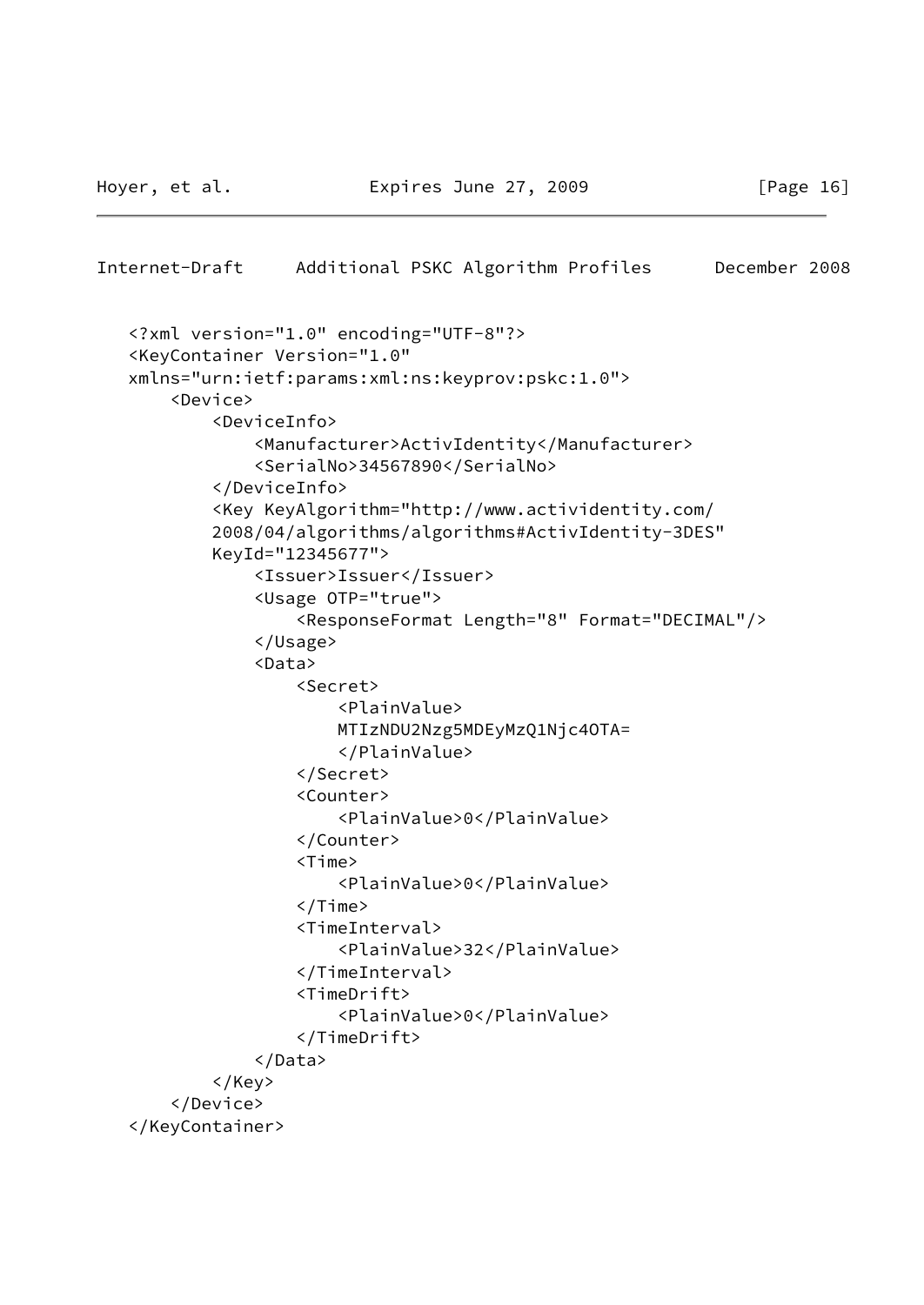Hoyer, et al. **Expires June 27, 2009** [Page 17]

<span id="page-19-1"></span>Internet-Draft Additional PSKC Algorithm Profiles December 2008

## <span id="page-19-0"></span>[9](#page-19-0). ActivIdentity-AES

Common Name: ActivIdentity-AES

Class: OTP

 URI: [http://www.actividentity.com/2008/04/algorithms/](http://www.actividentity.com/2008/04/algorithms/algorithms#ActivIdentity-AES) [algorithms#ActivIdentity-AES](http://www.actividentity.com/2008/04/algorithms/algorithms#ActivIdentity-AES)

Algorithm Definition: [http://www.actividentity.com/2008/04/](http://www.actividentity.com/2008/04/algorithms/algorithms#ActivIdentity-AES) [algorithms/algorithms#ActivIdentity-AES](http://www.actividentity.com/2008/04/algorithms/algorithms#ActivIdentity-AES)

Identifier Definition [http://www.actividentity.com/2008/04/](http://www.actividentity.com/2008/04/algorithms/algorithms#ActivIdentity-AES) [algorithms/algorithms#ActivIdentity-AES](http://www.actividentity.com/2008/04/algorithms/algorithms#ActivIdentity-AES)

 Registrant Contact: Philip Hoyer, ActivIdentity Inc, <philip.hoyer@actividentity.com>

Profile of XML attributes and subelements of the <Key> entity:

 For a <Key> of this algorithm, the <Usage> subelements MUST be present. This algorithm can be used for otp, challenge response, parameter based MACing (integrity) and to generate a device unlock code (n case of devices where there is local PIN management and the devce has been locked after a specific amount of wrong PIN entry attempts). Hence the "OTP", "CR","Integrity" and "Unlock" attribute of the <Usage> can be set to "true", but at least one of the above MUST be set to true. The element <ResponseFormat> of the <Usage> MUST be used to indicate the OTP length, the value format and optionally if a check digit is being used. If the use is challenge-response then the <ChallengeFormat> of the <Usage> MUST be used to indicate the challenge minimum and maximum length, its format and optionally if a check digit is being used.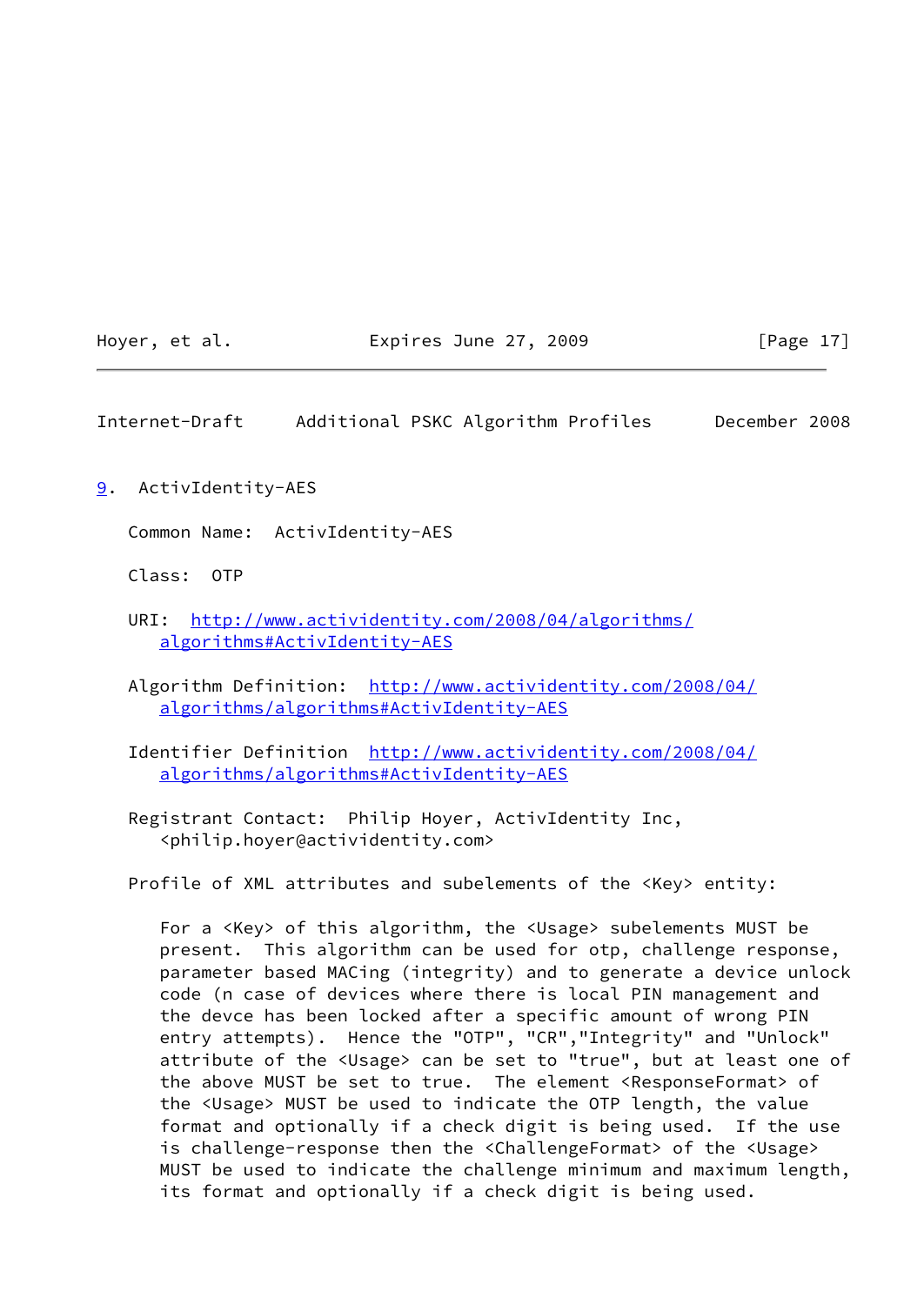For the <Data> elements of a key of this algorithm, the following subelements MUST be present in either the <Key> element itself or an commonly shared <KeyProperties> element.

- \* Secret
- \* Counter
- \* Time
- \* TimeInterval

| Hoyer, et al. | Expires June 27, 2009 |  | [Page 18] |  |
|---------------|-----------------------|--|-----------|--|
|               |                       |  |           |  |

Internet-Draft Additional PSKC Algorithm Profiles December 2008

The following additional constraints apply:

 - The value of the <Secret> element MUST contain key material with a length of at least 16 octets (128 bits) if it is present.

 - The <ResponseFormat> element MUST have the 'Format' attribute set to "DECIMAL" or "HEXADECIMAL", and the 'Length' attribute MUST be between 6 and 16.

 - The <ChallengeFormat> element MUST have the 'Format' attribute set to "DECIMAL", and the 'Min' and 'Max' attributes be between 4 and 16 (The Min attribute MUST be equal or less than the Max).

 - The <PINPolicy> element MAY be present but the <Format> child element of the <PINPolicy> element cannot be set to "Algorithmic".

An example of a <Key> of this algorithm is as follows.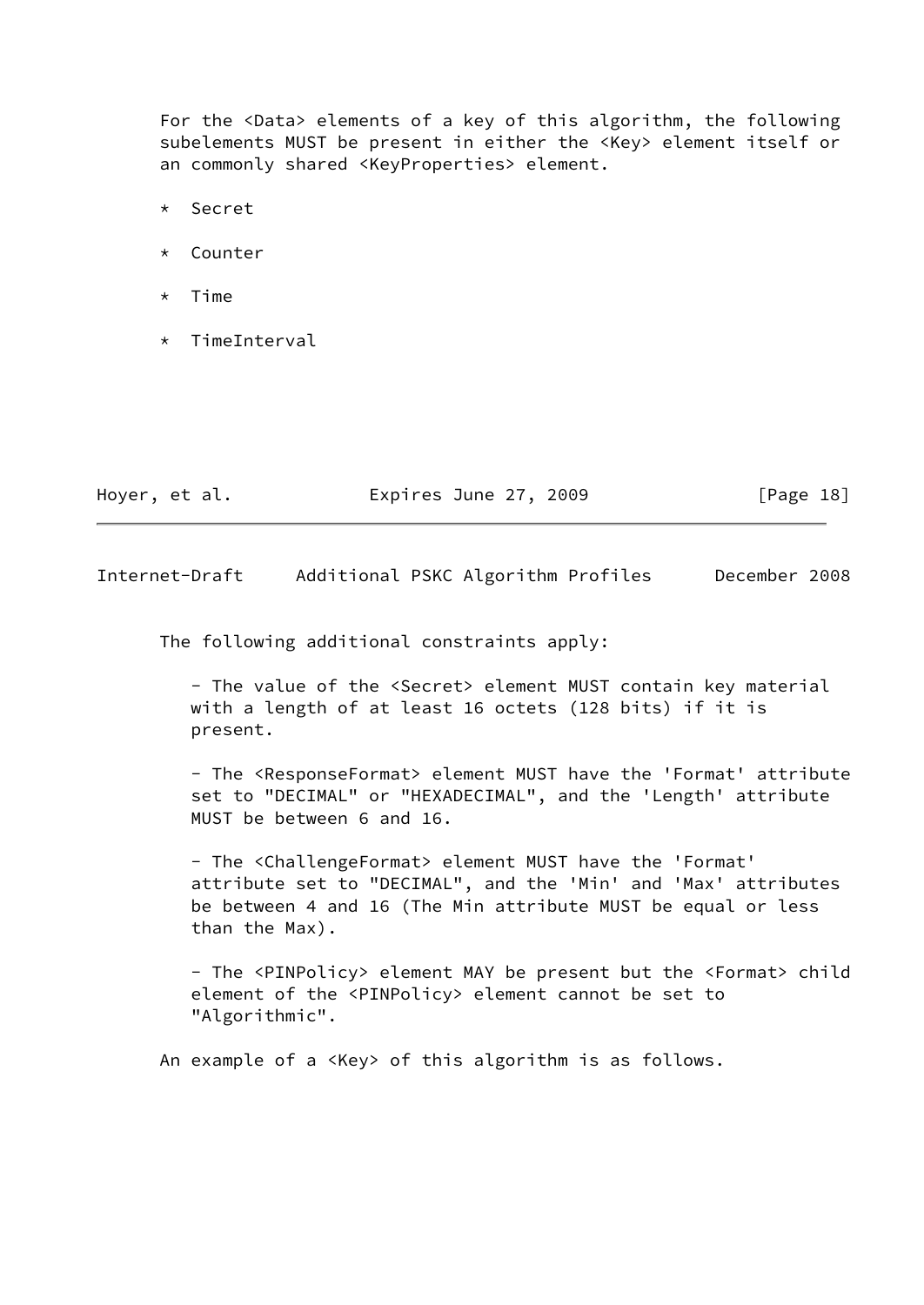# Hoyer, et al. **Expires June 27, 2009** [Page 19]

```
Internet-Draft Additional PSKC Algorithm Profiles December 2008
    <?xml version="1.0" encoding="UTF-8"?>
    <KeyContainer Version="1.0"
      xmlns="urn:ietf:params:xml:ns:keyprov:pskc:1.0">
        <Device>
            <DeviceInfo>
                <Manufacturer>ActivIdentity</Manufacturer>
                <SerialNo>34567890</SerialNo>
            </DeviceInfo>
            <Key KeyAlgorithm="http://www.actividentity.com/
            2008/04/algorithms/algorithms#ActivIdentity-AES"
            KeyId="12345677">
                <Issuer>Issuer</Issuer>
                <Usage OTP="true">
                    <ResponseFormat Length="8" Format="DECIMAL"/>
                </Usage>
                <Data>
                    <Secret>
                         <PlainValue>
                        MTIzNDU2Nzg5MDEyMzQ1Njc4OTA=
```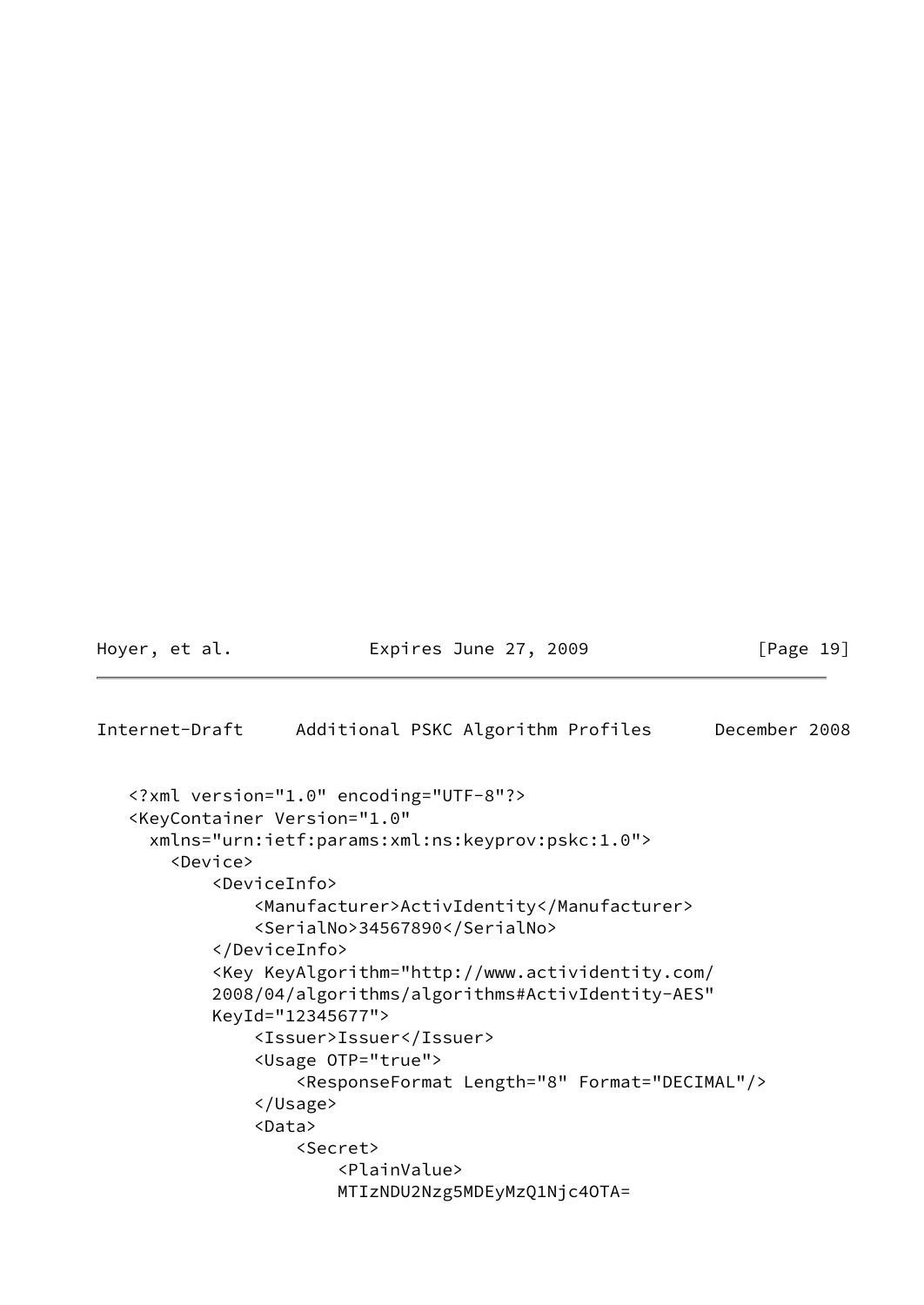```
 </PlainValue>
                   </Secret>
                   <Counter>
                       <PlainValue>0</PlainValue>
                   </Counter>
                  <Time> <PlainValue>0</PlainValue>
                  \langleTime\rangle <TimeInterval>
                       <PlainValue>32</PlainValue>
                   </TimeInterval>
                   <TimeDrift>
                       <PlainValue>0</PlainValue>
                   </TimeDrift>
              </Data>
          </Key>
     </Device>
 </KeyContainer>
```
Hoyer, et al. **Expires June 27, 2009** [Page 20]

<span id="page-22-1"></span>Internet-Draft Additional PSKC Algorithm Profiles December 2008

<span id="page-22-0"></span>[10.](#page-22-0) ActivIdentity-DES

Common Name: ActivIdentity-DES

Class: OTP

 URI: [http://www.actividentity.com/2008/04/algorithms/](http://www.actividentity.com/2008/04/algorithms/algorithms#ActivIdentity-DES) [algorithms#ActivIdentity-DES](http://www.actividentity.com/2008/04/algorithms/algorithms#ActivIdentity-DES)

 Algorithm Definition: [http://www.actividentity.com/2008/04/](http://www.actividentity.com/2008/04/algorithms/algorithms#ActivIdentity-DES) [algorithms/algorithms#ActivIdentity-DES](http://www.actividentity.com/2008/04/algorithms/algorithms#ActivIdentity-DES)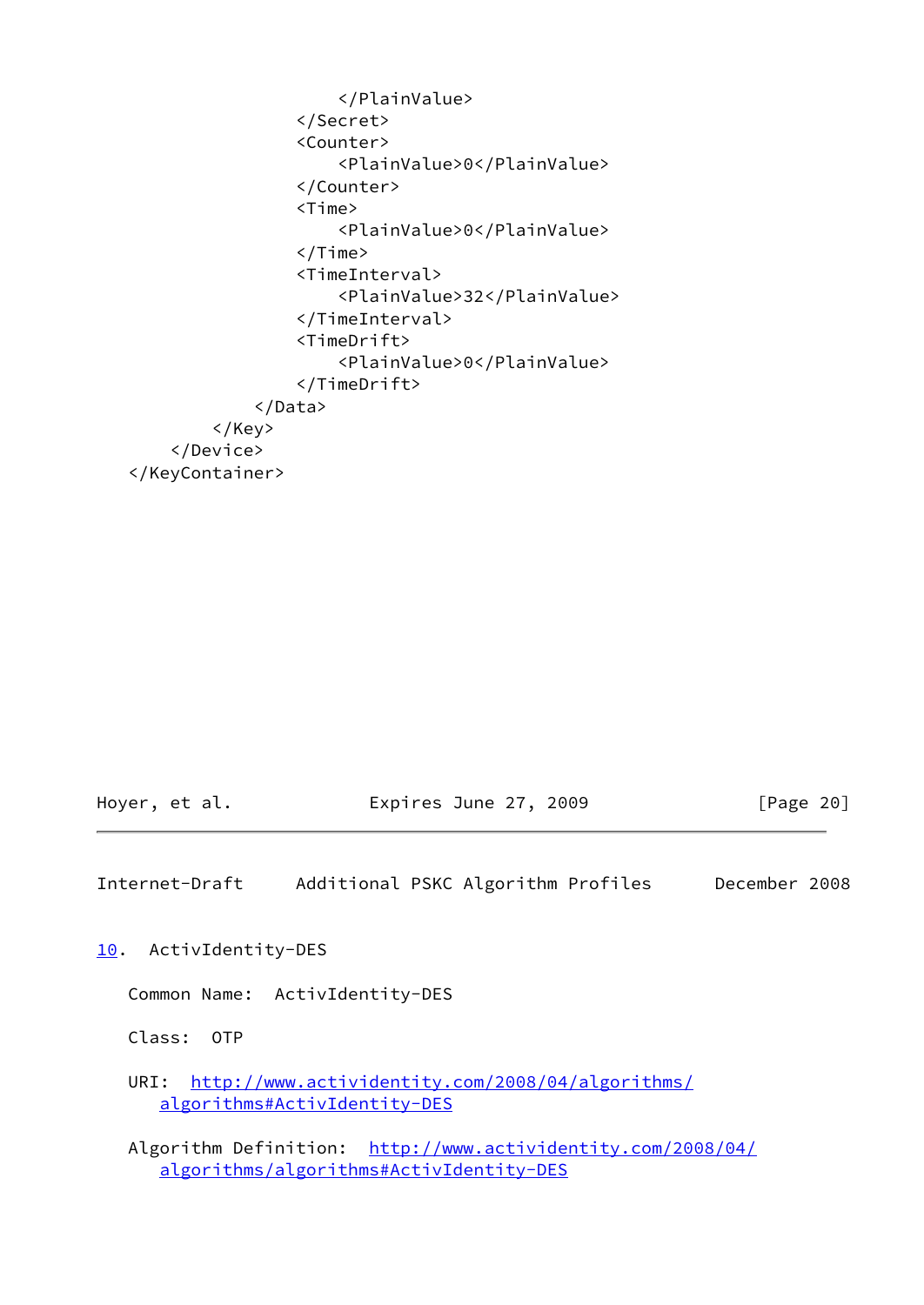Identifier Definition [http://www.actividentity.com/2008/04/](http://www.actividentity.com/2008/04/algorithms/algorithms#ActivIdentity-DES) [algorithms/algorithms#ActivIdentity-DES](http://www.actividentity.com/2008/04/algorithms/algorithms#ActivIdentity-DES)

 Registrant Contact: Philip Hoyer, ActivIdentity Inc, <philip.hoyer@actividentity.com>

Profile of XML attributes and subelements of the <Key> entity:

 For a <Key> of this algorithm, the <Usage> subelements MUST be present. This algorithm can be used for otp, challenge response, parameter based MACing (integrity) and to generate a device unlock code (n case of devices where there is local PIN management and the devce has been locked after a specific amount of wrong PIN entry attempts). Hence the "OTP", "CR","Integrity" and "Unlock" attribute of the <Usage> can be set to "true", but at least one of the above MUST be set to true. The element <ResponseFormat> of the <Usage> MUST be used to indicate the OTP length, the value format and optionally if a check digit is being used. If the use is challenge-response then the <ChallengeFormat> of the <Usage> MUST be used to indicate the challenge minimum and maximum length, its format and optionally if a check digit is being used.

 For the <Data> elements of a key of this algorithm, the following subelements MUST be present in either the <Key> element itself or an commonly shared <KeyProperties> element.

- \* Counter
- \* Time
- \* TimeInterval

The following additional constraints apply:

 - The value of the <Secret> element MUST contain key material with a length of at least 8 octets (56 bits + parity) if it is

|  | Hoyer, et al. | Expires June 27, 2009 |  | [Page 21] |  |
|--|---------------|-----------------------|--|-----------|--|
|--|---------------|-----------------------|--|-----------|--|

Internet-Draft Additional PSKC Algorithm Profiles December 2008

#### present.

 - The <ResponseFormat> element MUST have the 'Format' attribute set to "DECIMAL" or "HEXADECIMAL", and the 'Length' attribute MUST be between 6 and 16.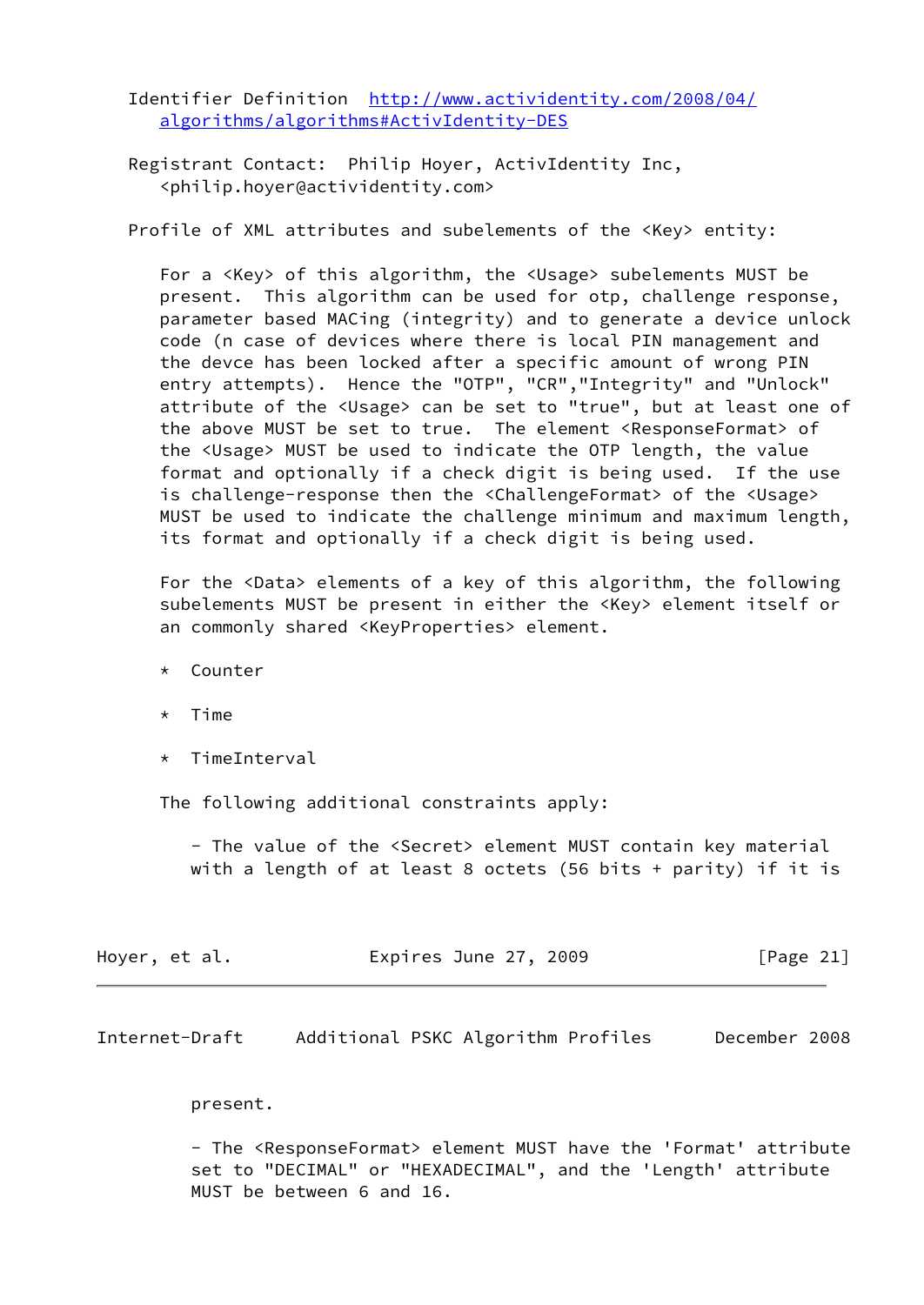- The <ChallengeFormat> element MUST have the 'Format' attribute set to "DECIMAL", and the 'Min' and 'Max' attributes be between 4 and 16 (The Min attribute MUST be equal or less than the Max).

 - The <PINPolicy> element MAY be present but the <Format> child element of the <PINPolicy> element cannot be set to "Algorithmic".

An example of a <Key> of this algorithm is as follows.

Hoyer, et al. **Expires June 27, 2009** [Page 22]

Internet-Draft Additional PSKC Algorithm Profiles December 2008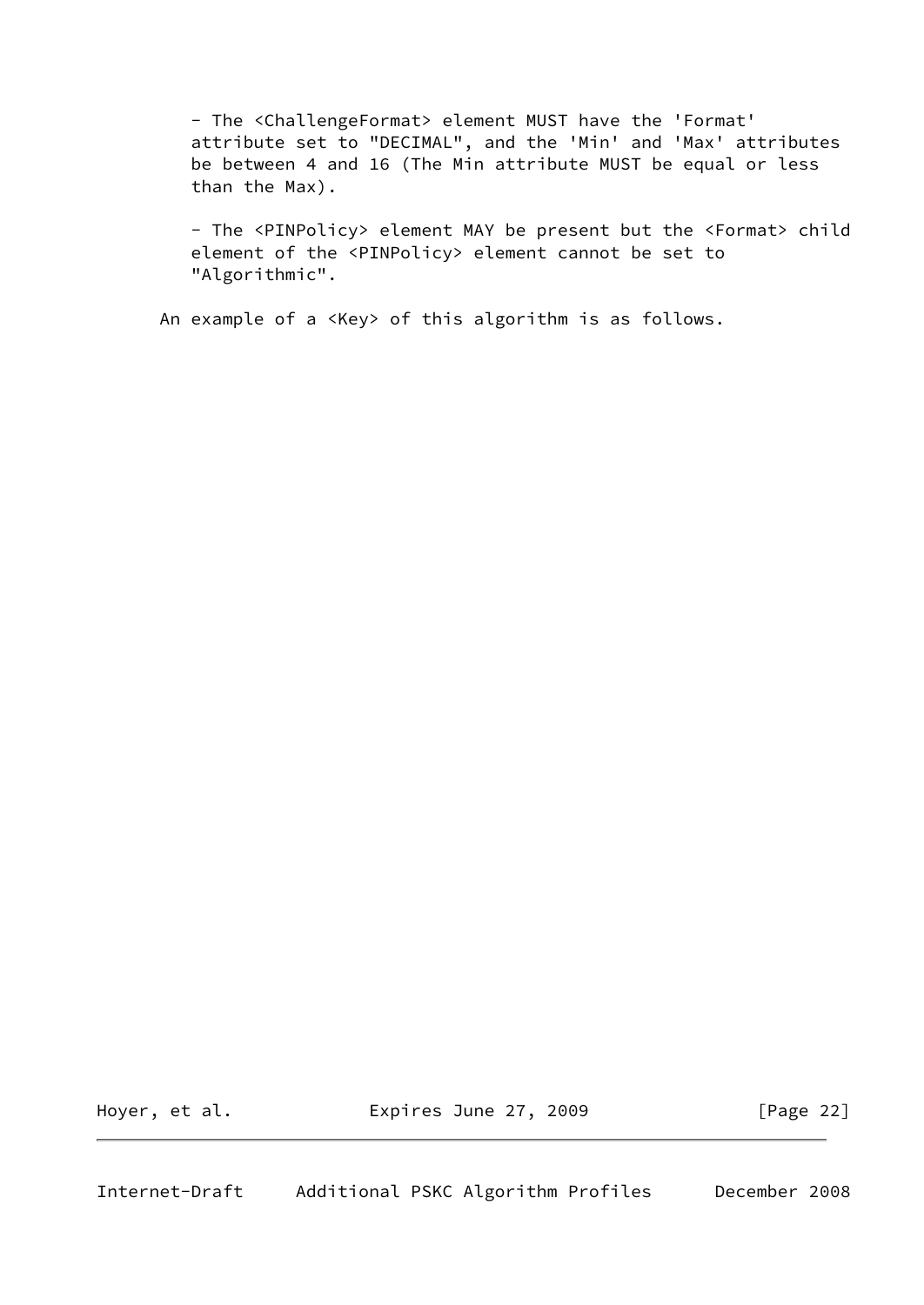```
 <?xml version="1.0" encoding="UTF-8"?>
 <KeyContainer Version="1.0"
 xmlns="urn:ietf:params:xml:ns:keyprov:pskc:1.0">
     <Device>
         <DeviceInfo>
              <Manufacturer>ActivIdentity</Manufacturer>
              <SerialNo>34567890</SerialNo>
         </DeviceInfo>
         <Key KeyAlgorithm="http://www.actividentity.com/
         2008/04/algorithms/algorithms#ActivIdentity-DES"
         KeyId="12345677">
              <Issuer>Issuer</Issuer>
              <Usage OTP="true">
                  <ResponseFormat Length="8" Format="DECIMAL"/>
              </Usage>
              <Data>
                  <Secret>
                      <PlainValue>
                      MTIzNDU2Nzg5MDEyMzQ1Njc4OTA=
                      </PlainValue>
                  </Secret>
                  <Counter>
                       <PlainValue>0</PlainValue>
                  </Counter>
                 <Time> <PlainValue>0</PlainValue>
                 \langleTime>
                  <TimeInterval>
                       <PlainValue>32</PlainValue>
                  </TimeInterval>
                  <TimeDrift>
                      <PlainValue>0</PlainValue>
                  </TimeDrift>
              </Data>
        \langle/Key>
     </Device>
 </KeyContainer>
```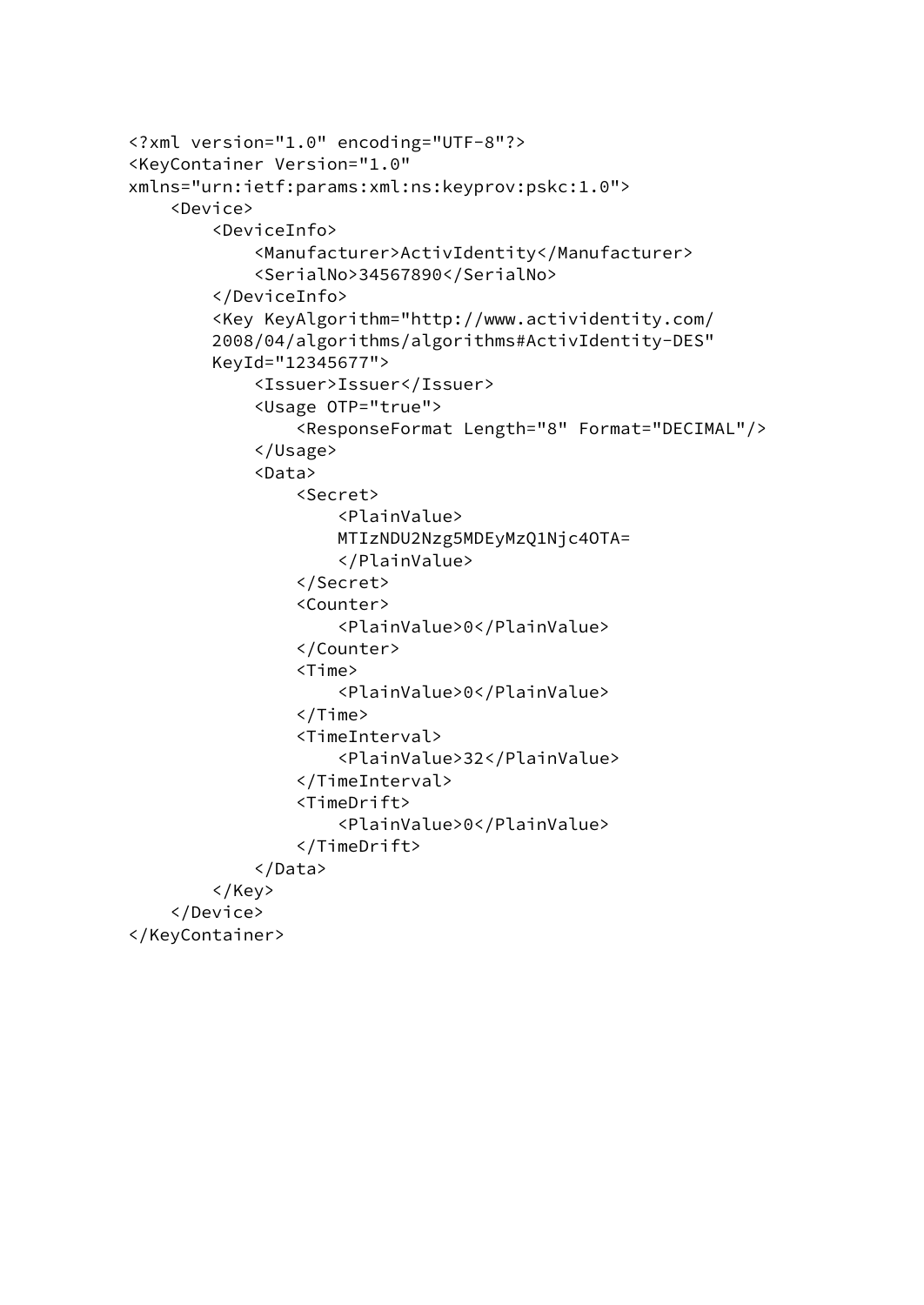## <span id="page-26-1"></span>Internet-Draft Additional PSKC Algorithm Profiles December 2008

#### <span id="page-26-0"></span>[11.](#page-26-0) ActivIdentity-EVENT

Common Name: ActivIdentity-EVENT

Class: OTP

- URI: [http://www.actividentity.com/2008/04/algorithms/](http://www.actividentity.com/2008/04/algorithms/algorithms#ActivIdentity-EVENT) [algorithms#ActivIdentity-EVENT](http://www.actividentity.com/2008/04/algorithms/algorithms#ActivIdentity-EVENT)
- Algorithm Definition: [http://www.actividentity.com/2008/04/](http://www.actividentity.com/2008/04/algorithms/algorithms#ActivIdentity-EVENT) [algorithms/algorithms#ActivIdentity-EVENT](http://www.actividentity.com/2008/04/algorithms/algorithms#ActivIdentity-EVENT)
- Identifier Definition [http://www.actividentity.com/2008/04/](http://www.actividentity.com/2008/04/algorithms/algorithms#ActivIdentity-EVENT) [algorithms/algorithms#ActivIdentity-EVENT](http://www.actividentity.com/2008/04/algorithms/algorithms#ActivIdentity-EVENT)
- Registrant Contact: Philip Hoyer, ActivIdentity Inc, <philip.hoyer@actividentity.com>
- Profile of XML attributes and subelements of the <Key> entity:

 For a <Key> of this algorithm, the <Usage> subelements MUST be present. This algorithm can be used for otp, challenge response, parameter based MACing (integrity) and to generate a device unlock code (n case of devices where there is local PIN management and the device has been locked after a specific amount of wrong PIN entry attempts). Hence the "OTP", "CR","Integrity" and "Unlock" attribute of the <Usage> can be set to "true", but at least one of the above MUST be set to true. The element <ResponseFormat> of the <Usage> MUST be used to indicate the OTP length, the value format and optionally if a check digit is being used. If the use is challenge-response then the <ChallengeFormat> of the <Usage> MUST be used to indicate the challenge minimum and maximum length, its format and optionally if a check digit is being used.

 For the <Data> elements of a key of this algorithm, the following subelements MUST be present in either the <Key> element itself or an commonly shared <KeyProperties> element.

\* Counter

The following additional constraints apply: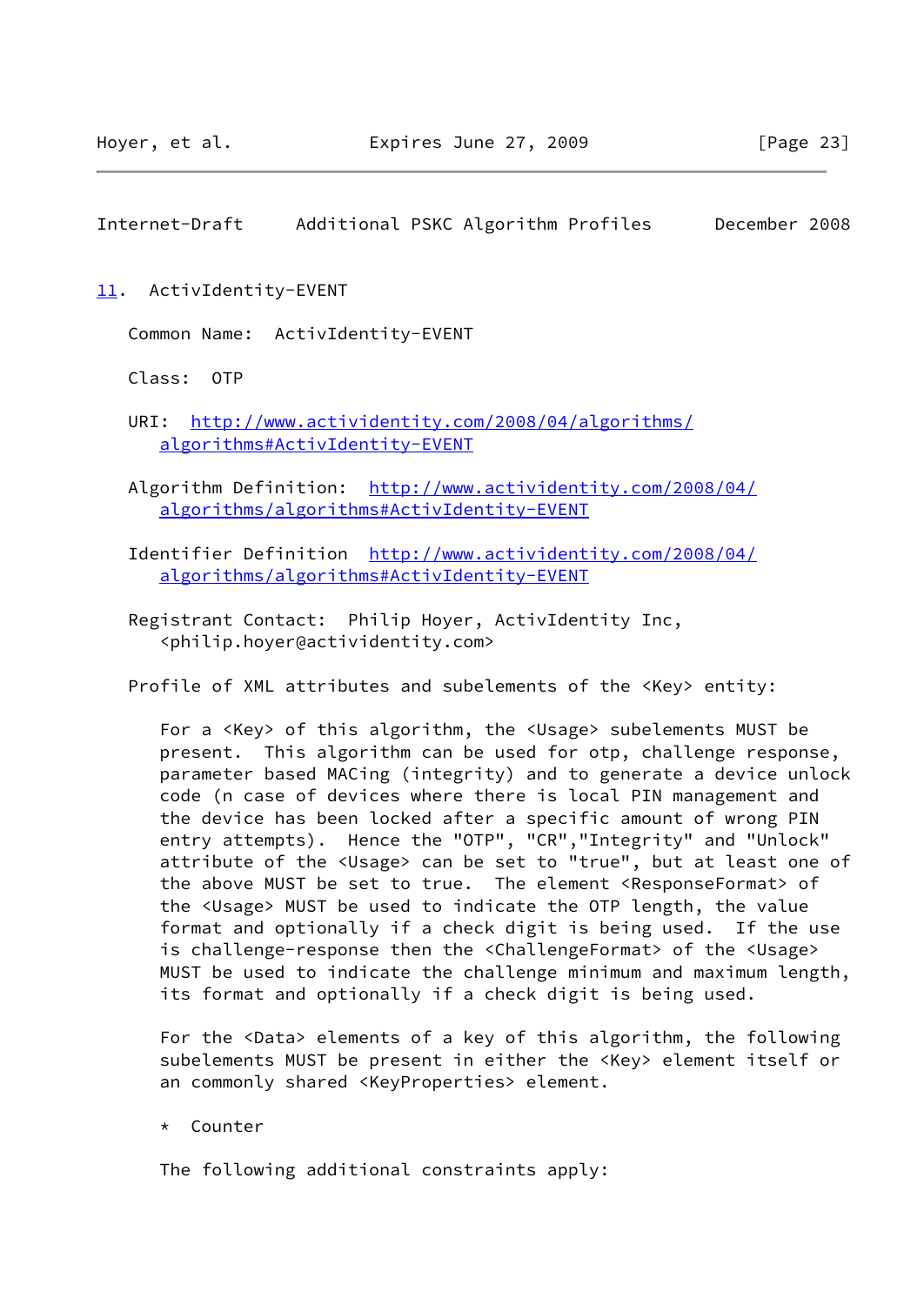- The value of the <Secret> element MUST contain key material with a length of at least 8 octets (56 bits + parity) if it is present.

 - The <ResponseFormat> element MUST have the 'Format' attribute set to "DECIMAL" or "HEXADECIMAL", and the 'Length' attribute

Hoyer, et al. **Expires June 27, 2009** [Page 24]

```
Internet-Draft Additional PSKC Algorithm Profiles December 2008
          MUST be between 6 and 16.
          - The <PINPolicy> element MAY be present but the <Format> child
          element of the <PINPolicy> element cannot be set to
          "Algorithmic".
       An example of a <Key> of this algorithm is as follows.
    <?xml version="1.0" encoding="UTF-8"?>
    <KeyContainer Version="1.0"
      xmlns="urn:ietf:params:xml:ns:keyprov:pskc:1.0">
        <Device>
            <DeviceInfo>
                <Manufacturer>ActivIdentity</Manufacturer>
                 <SerialNo>34567890</SerialNo>
            </DeviceInfo>
            <Key KeyAlgorithm="http://www.actividentity.com/
            2008/04/algorithms/algorithms#ActivIdentity-EVENT"
            KeyId="12345677">
                <Issuer>Issuer</Issuer>
                <Usage OTP="true">
                     <ResponseFormat Length="8" Format="DECIMAL"/>
                </Usage>
                <Data>
                     <Secret>
                         <PlainValue>
                         MTIzNDU2Nzg5MDEyMzQ1Njc4OTA=
                         </PlainValue>
                     </Secret>
                     <Counter>
                         <PlainValue>0</PlainValue>
                     </Counter>
                </Data>
            </Key>
```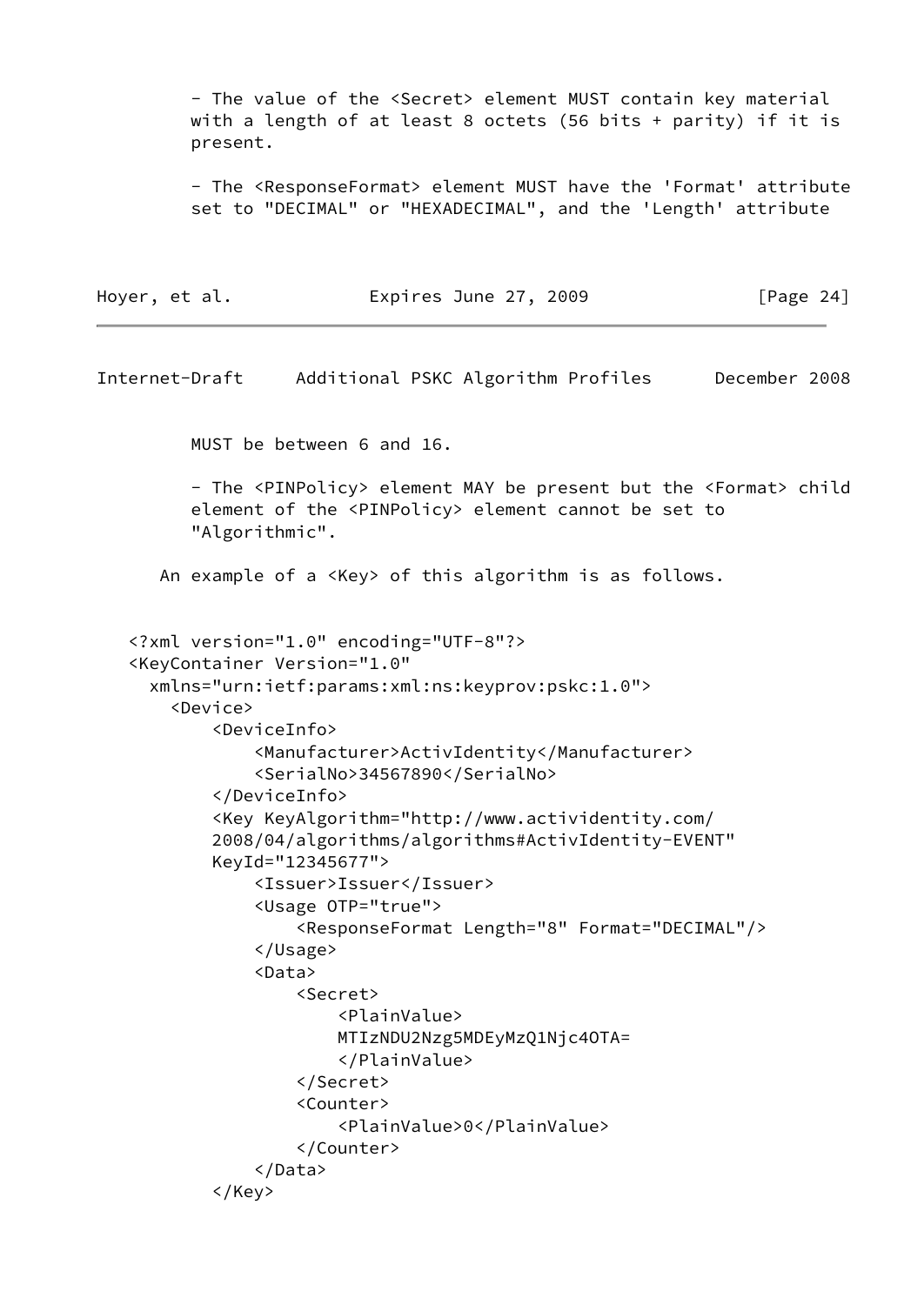# </Device> </KeyContainer>

Hoyer, et al. **Expires June 27, 2009** [Page 25]

<span id="page-28-1"></span>Internet-Draft Additional PSKC Algorithm Profiles December 2008

<span id="page-28-0"></span>[12.](#page-28-0) Security Considerations

 [Editor's Note: Security considerations regarding the algorithms go in here.]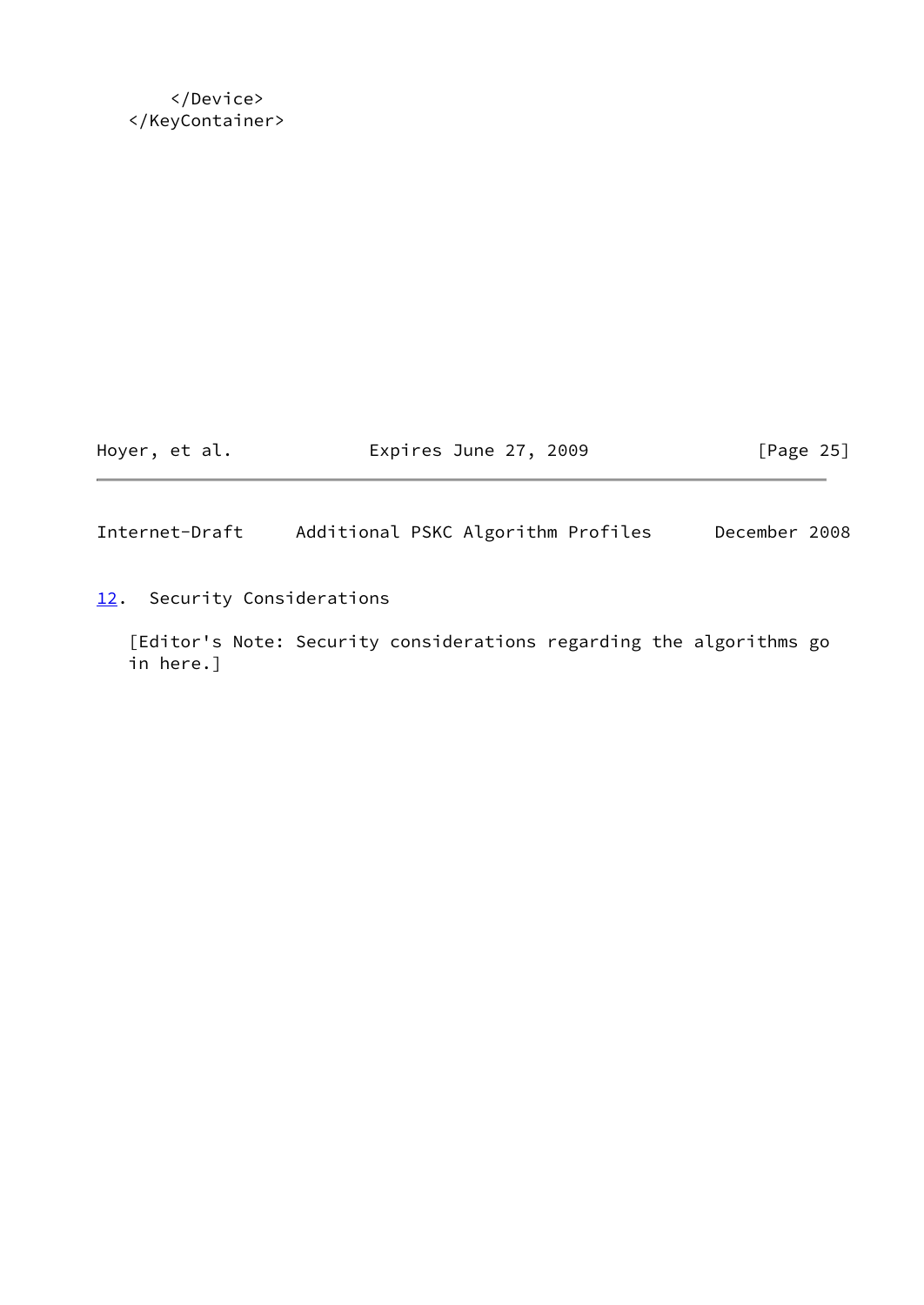| Expires June 27, 2009<br>Hoyer, et al. | [Page 26] |
|----------------------------------------|-----------|
|----------------------------------------|-----------|

<span id="page-29-1"></span>Internet-Draft Additional PSKC Algorithm Profiles December 2008

<span id="page-29-0"></span>[13.](#page-29-0) IANA Considerations

 [Editor's Note: The registration of the algorithm profiles goes in here.]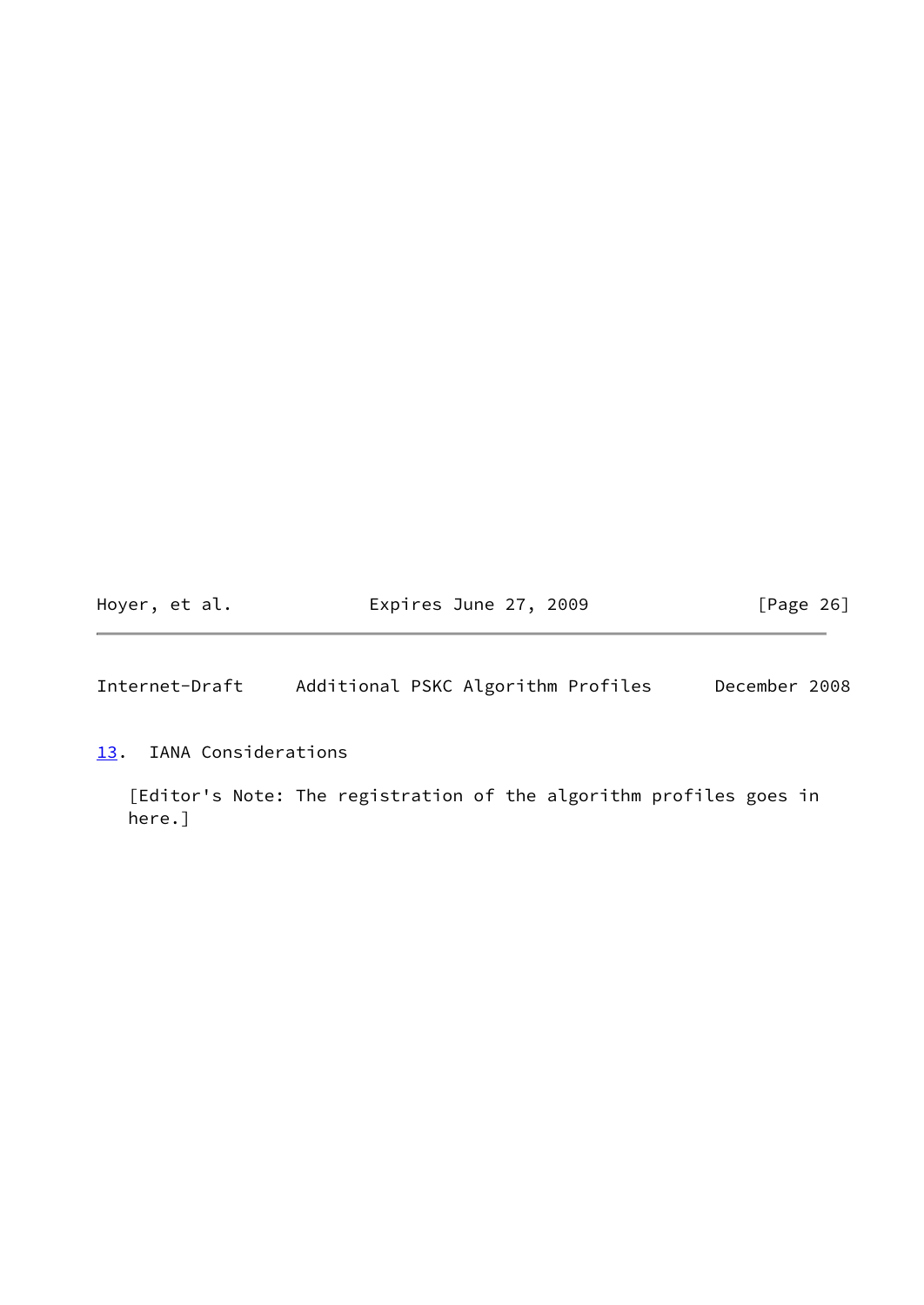Hoyer, et al. **Expires June 27, 2009** [Page 27]

<span id="page-30-1"></span>Internet-Draft Additional PSKC Algorithm Profiles December 2008

<span id="page-30-0"></span>[14.](#page-30-0) Acknowledgements

Add your name here.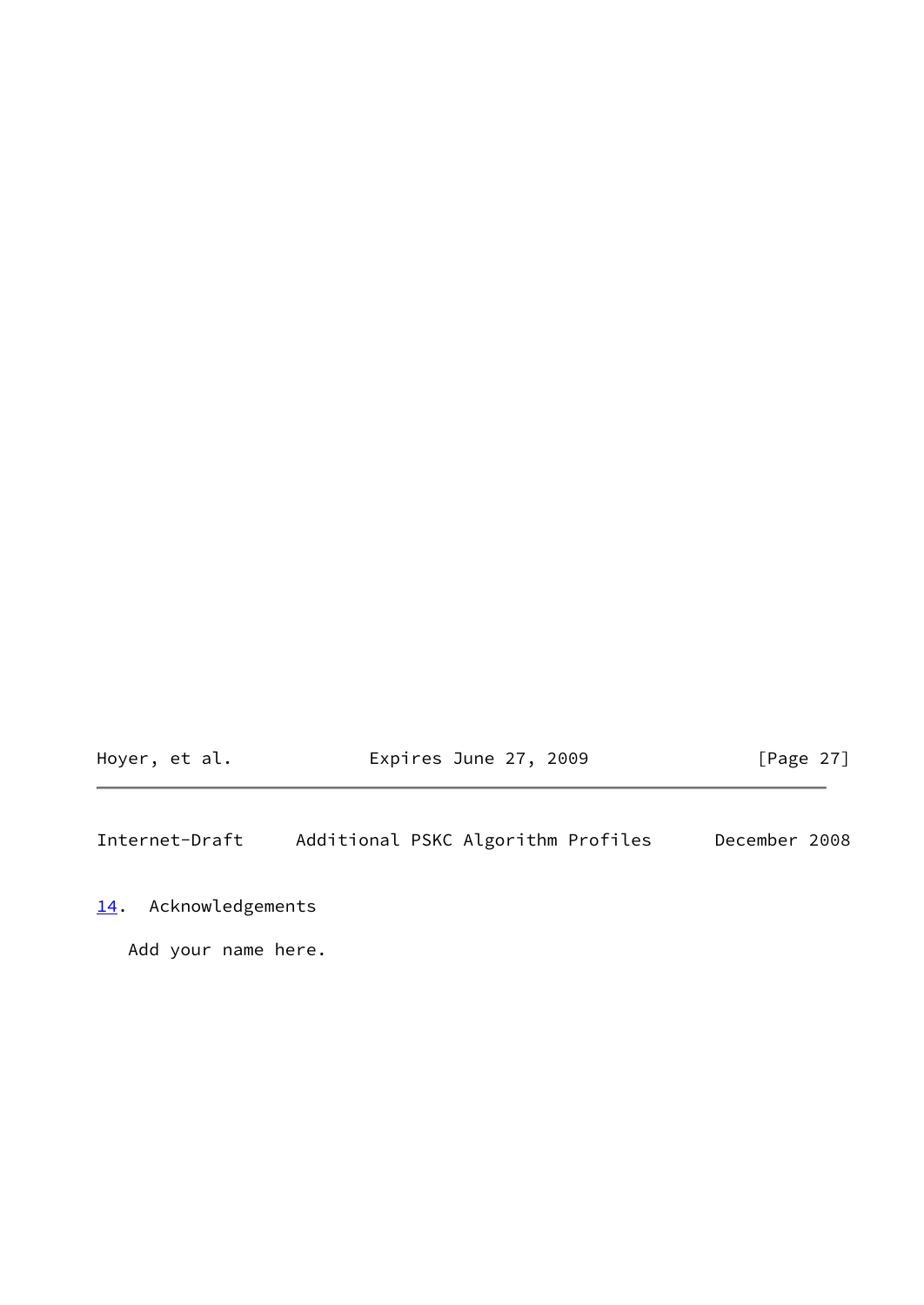| Hoyer, | et al. |
|--------|--------|

yer, et al.  $\qquad \qquad$  Expires June 27, 2009  $\qquad \qquad$  [Page 28]

<span id="page-31-1"></span>Internet-Draft Additional PSKC Algorithm Profiles December 2008

<span id="page-31-0"></span>[15.](#page-31-0) Normative References

 [RFC2119] "Key words for use in RFCs to Indicate Requirement Levels", [BCP 14](https://datatracker.ietf.org/doc/pdf/bcp14), [RFC 2119,](https://datatracker.ietf.org/doc/pdf/rfc2119) March 1997.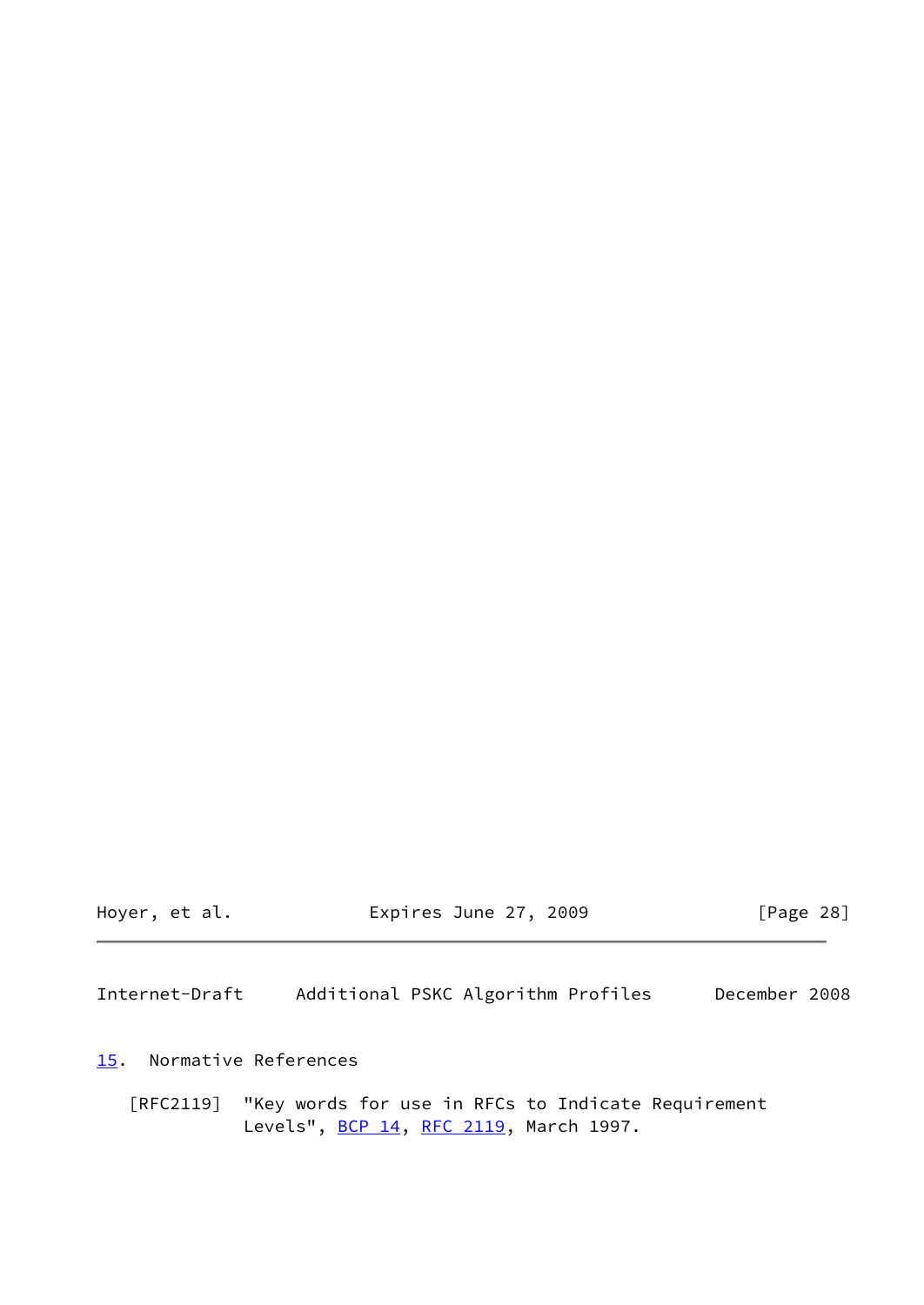Hoyer, et al. **Expires June 27, 2009** [Page 29]

<span id="page-32-0"></span>

| Additional PSKC Algorithm Profiles | Internet-Draft |  |  |  |  | December 2008 |  |
|------------------------------------|----------------|--|--|--|--|---------------|--|
|------------------------------------|----------------|--|--|--|--|---------------|--|